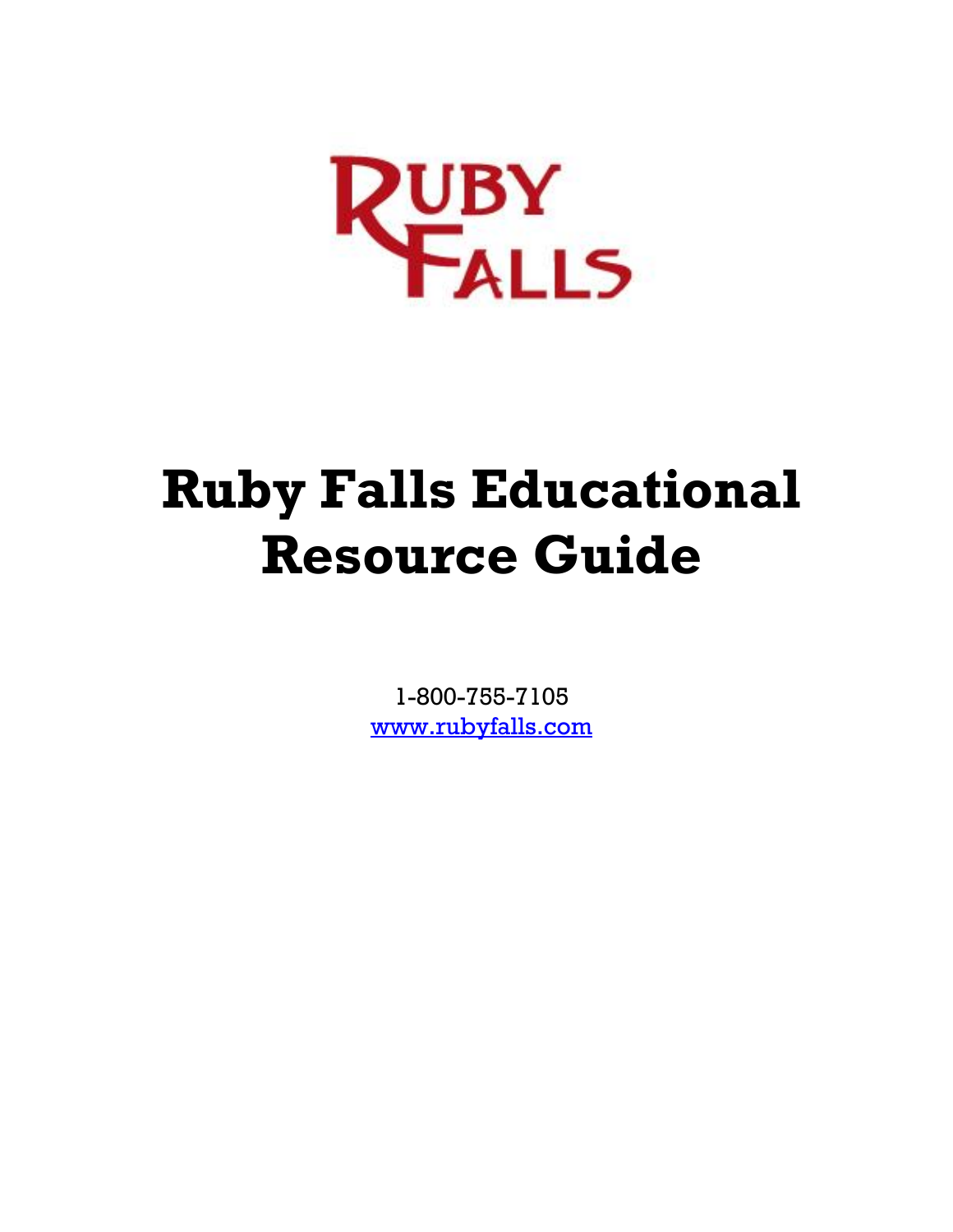

## TABLE OF CONTENTS

| Lesson Plan – Your Field Trip to Ruby Falls | Page 2  |
|---------------------------------------------|---------|
| <b>Educational Curriculum Standards</b>     | Page 3  |
| Geology of Ruby Falls                       | Page 10 |
| <b>Cave Life</b>                            | Page 12 |
| <b>History of Ruby Falls</b>                | Page 13 |
| <b>Environmental Education</b>              | Page 14 |
| Vocabulary List ("Cave Communications")     | Page 15 |
| The Rock Cycle                              | Page 17 |
| <b>Thought Questions</b>                    | Page 18 |
| Quiz – Fill in the blank                    | Page 19 |
| Experiment - "Grow your own rock"           | Page 20 |
| Experiment-"Grow your own stalactite"       | Page 21 |
| Quiz – Multiple-choice cave terms           | Page 22 |
| Cave crossword puzzle                       | Page 24 |
| Teacher answer page                         | Page 26 |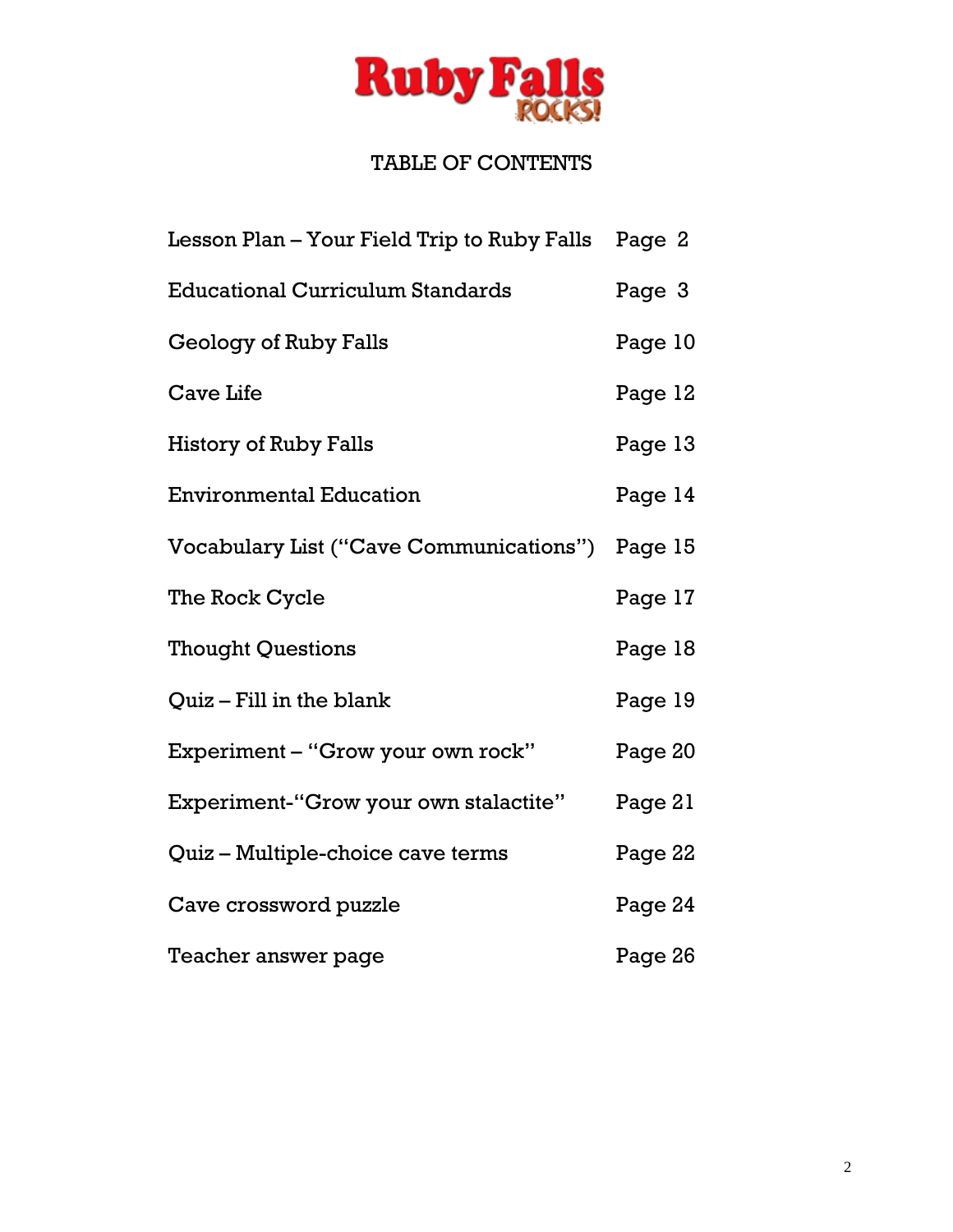# **Your Field Trip to Ruby Falls**

- **Goal** Students will be provided with an inter-active tour in which there is an opportunity for questions and answers.
- **Instructional** The students will be able to:
- **Objectives** 1. Explain how caves are formed
	- 2. Identify six types of formations found in limestone caves and explain how they are formed.
	- 3. Name four minerals seen in the cave.
	- 4. Explain the formation of sedimentary rock, the formation of mountains, and the role of water in these processes.
	- 5. Develop an awareness of our environment.
- **Materials** Information on history and geology of Ruby Falls, vocabulary sheet, science experiments, and classroom worksheets.
- **Preparation** Teachers may use the information in the Resource Guide to prepare students for the visit. Teachers will want to explain to students that they will be able to observe many aspects of earth science first hand. Before visiting, teachers will want to point out the landforms and rock formations that students should look for while on the tour. It is also a good idea to remind students of the importance of listening and co-operating with the tour guides.
- **Closure** After the field trip, teachers may want to use the enclosed materials to summarize what has been observed and to remind the students of the main points of the lesson. We have provided the enclosed thought questions to be a springboard for conversation with your students about their experience here at Ruby Falls.

#### **A note to the teachers:**

We have attempted to include science terms that are common to the study of earth science and geology. The dialogue used is consistent with that used by most classroom textbooks. Depending on the age level of your students, you may want to adapt the presentation or the actual information itself to make it appropriate for your students.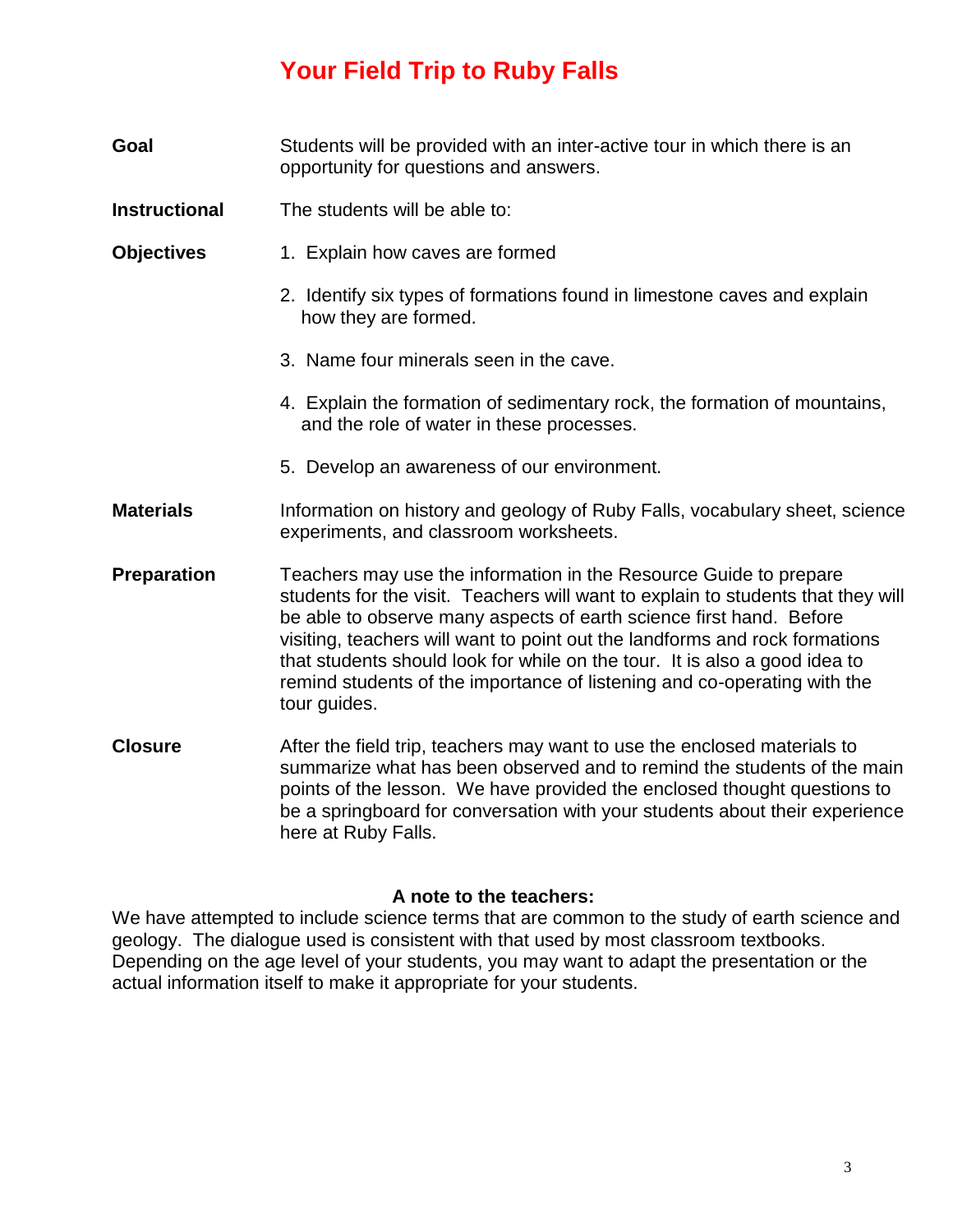## **Educational Curriculum Standards**

**A field trip to Ruby Falls combined with a study of the provided Educational Guide meets the following Educational Curriculum Standards.**

**National Standards**

#### **National Science Standards K-4**

| <b>Content Standard</b>       |                | <b>Topic</b>                                                 |
|-------------------------------|----------------|--------------------------------------------------------------|
| A. Science as an Inquiry      | A1             | Abilities necessary to do scientific<br>inguiry              |
| C. Life Science               | C <sub>3</sub> | Develop an understanding of organisms<br>and environments    |
|                               | C1             | Characteristics of organisms                                 |
| D. Earth and Space<br>Science | D1             | Develop an understanding of<br>properties of earth materials |
|                               | D <sub>3</sub> | Develop an understanding of changes<br>to the earth and sky  |

#### **National Science Standards 5-8**

| <b>Content Standard</b>       |                | Topic                                                                 |
|-------------------------------|----------------|-----------------------------------------------------------------------|
| A. Science as an Inquiry      | A1             | Abilities necessary to do scientific<br>inguiry                       |
| C. Life Science               | C5             | Develop an understanding of diversity<br>and adaptations of organisms |
| D. Earth and Space<br>Science | D1             | Develop an understanding of the<br>structure of the earth system      |
|                               | D <sub>2</sub> | Develop an understanding of earth<br>history                          |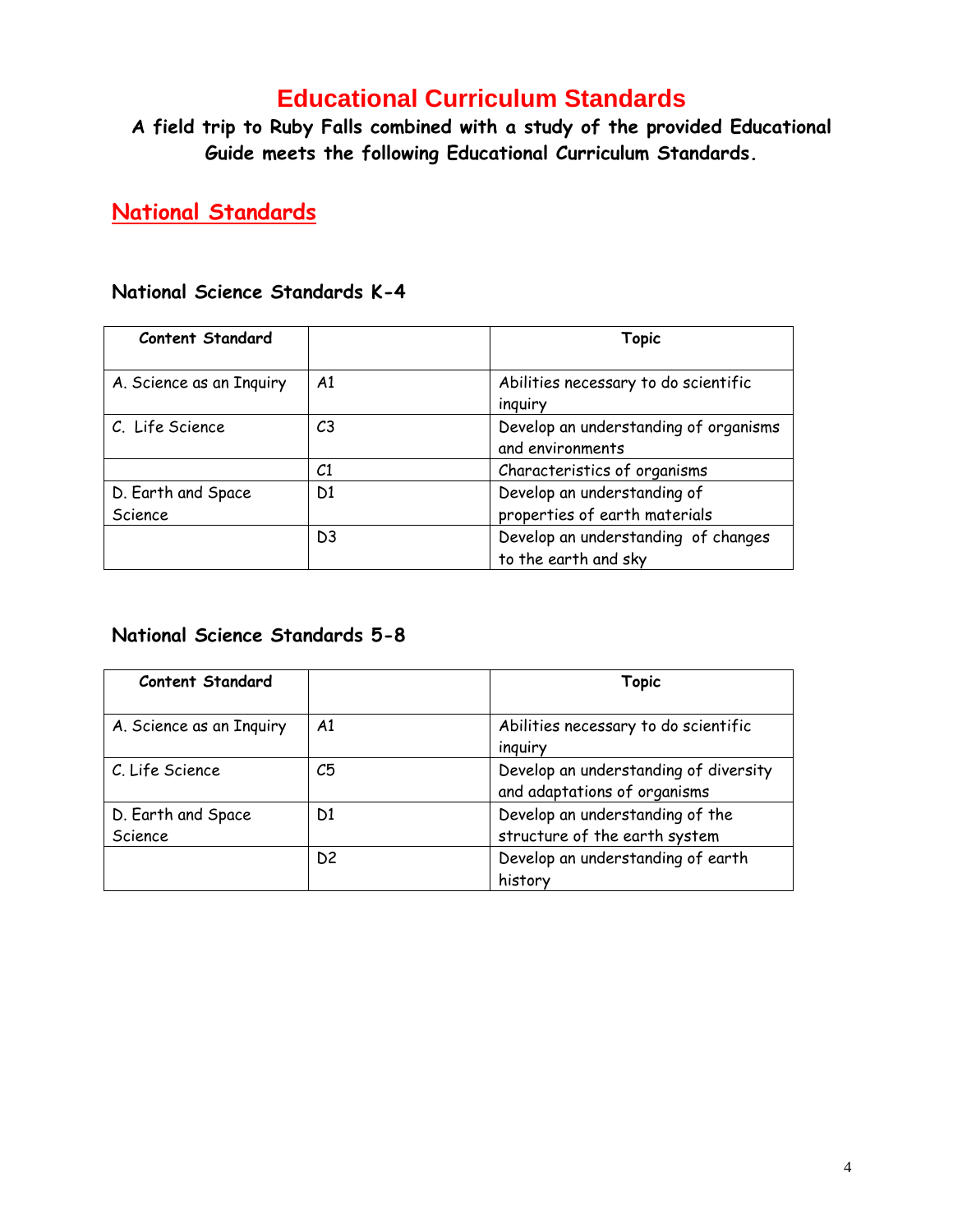## **National Social Studies Standards**

| <b>Content Standard</b> |             | <b>Topic</b>                                                                          |
|-------------------------|-------------|---------------------------------------------------------------------------------------|
| Civics                  | $C.K-4.5$   | Understand important responsibilities<br>of Americans                                 |
|                         | $C.5 - 8.5$ | Understand the roles of a citizen                                                     |
| Geography               | $G.K-12.3$  | Understand the physical processes<br>that shape the pattern of the Earth's<br>surface |
|                         | $G.K-12.5$  | Understand how human actions modify<br>the physical environment                       |

## **National Language Arts Standards**

| <b>Content Standard</b>  |                       | <b>Topic</b>                                                                                                                                                                                                                                                                                                                                                                                    |
|--------------------------|-----------------------|-------------------------------------------------------------------------------------------------------------------------------------------------------------------------------------------------------------------------------------------------------------------------------------------------------------------------------------------------------------------------------------------------|
| Reading for Perspective  | <b>NL-ENG.K-12.1</b>  | Students read a wide range of print<br>and non-print texts to build an<br>understanding of texts, of themselves,<br>and of the cultures of the United<br>States and the world; to acquire new<br>information; to respond to the needs<br>and demands of society and the<br>workplace; and for personal fulfillment.<br>Among of texts are fiction and<br>nonfiction, classics, and contemporary |
| Applying Language Skills | <b>NL-ENG.K-12.12</b> | Students use spoken, written, and<br>visual language to accomplish their own<br>purposes (e.g., for learning, enjoyment,<br>persuasion, and the exchange of<br>information)                                                                                                                                                                                                                     |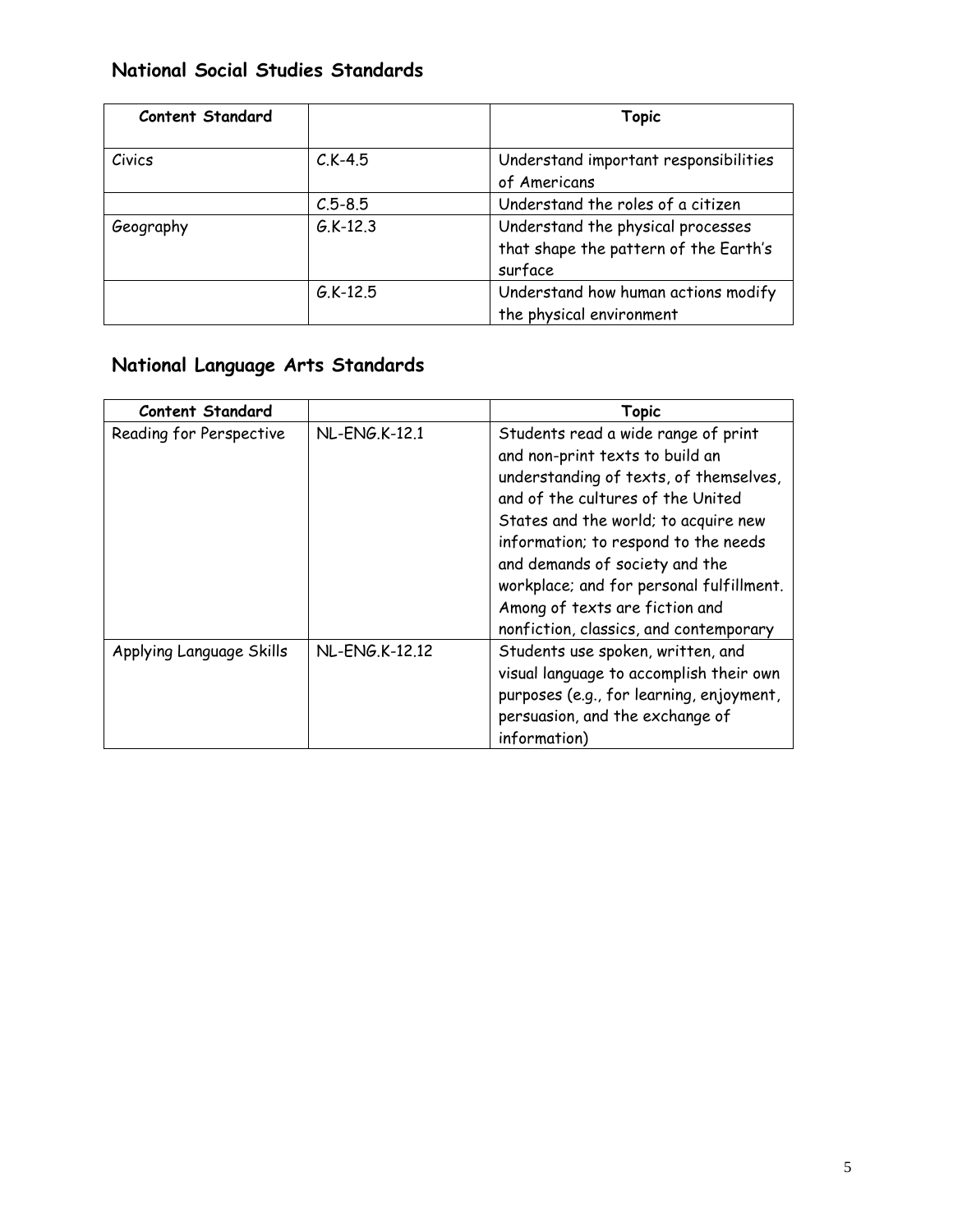# **Tennessee Standards**

## **Tennessee Science Curriculum Content Standards K-8**

| Standard                 | <b>Learning Expectation</b> | <b>Topic</b>                          |
|--------------------------|-----------------------------|---------------------------------------|
| 9.0 Earth Features       | 1.9.1, 2.9.2, 3.9.1         | Identify the earth's major geological |
| (Earth Science)          |                             | features                              |
|                          | 4.9.1, 5.9.1                | Recognize that the earth's geological |
|                          |                             | features change                       |
|                          | 4.9.2, 5.9.2                | Know that the earth is composed of    |
|                          |                             | different layers                      |
| 10.0 Earth Resources     | k.10.1, 2.10.1, 3.10.1      | Recognize that there are a variety of |
| (Earth Science)          |                             | earth materials which have basic      |
|                          |                             | observable and measurable             |
|                          |                             | properties                            |
|                          | 4.10.3, 5.10.3              | Realize the difference between        |
|                          |                             | renewable and non-renewable           |
|                          |                             | resources                             |
| 5.0 Diversity of         | k.5.2, 1.5.2, 2.5.2, 3.5.2  | Recognize that living things have     |
| adaptations among living |                             | features that help them to survive in |
| things                   |                             | different environments                |
| (Life Science)           |                             |                                       |
|                          | 4.5.2, 5.5.2                | Determine that adaptations help       |
|                          |                             | organisms to survive in their         |
|                          |                             | environment                           |
|                          | 6.5.1                       | Understand how organisms are          |
|                          |                             | adapted for surviving in particular   |
|                          |                             | environments                          |
| 2.0 Interactions between | k.2.2, 1.2.2, 2.2.2, 3.2.2  | Realize that organisms use their      |
| living things and their  |                             | senses to interact with their         |
| environment (Life        |                             | environment                           |
| Science)                 |                             |                                       |
|                          | 4.5.2, 5.5.2                | Determine that adaptations help       |
|                          |                             | organisms to survive in their         |
|                          |                             | environment                           |
|                          | 6.5.1                       | Understand how organisms are          |
|                          |                             | adapted for surviving in particular   |
|                          |                             | environments                          |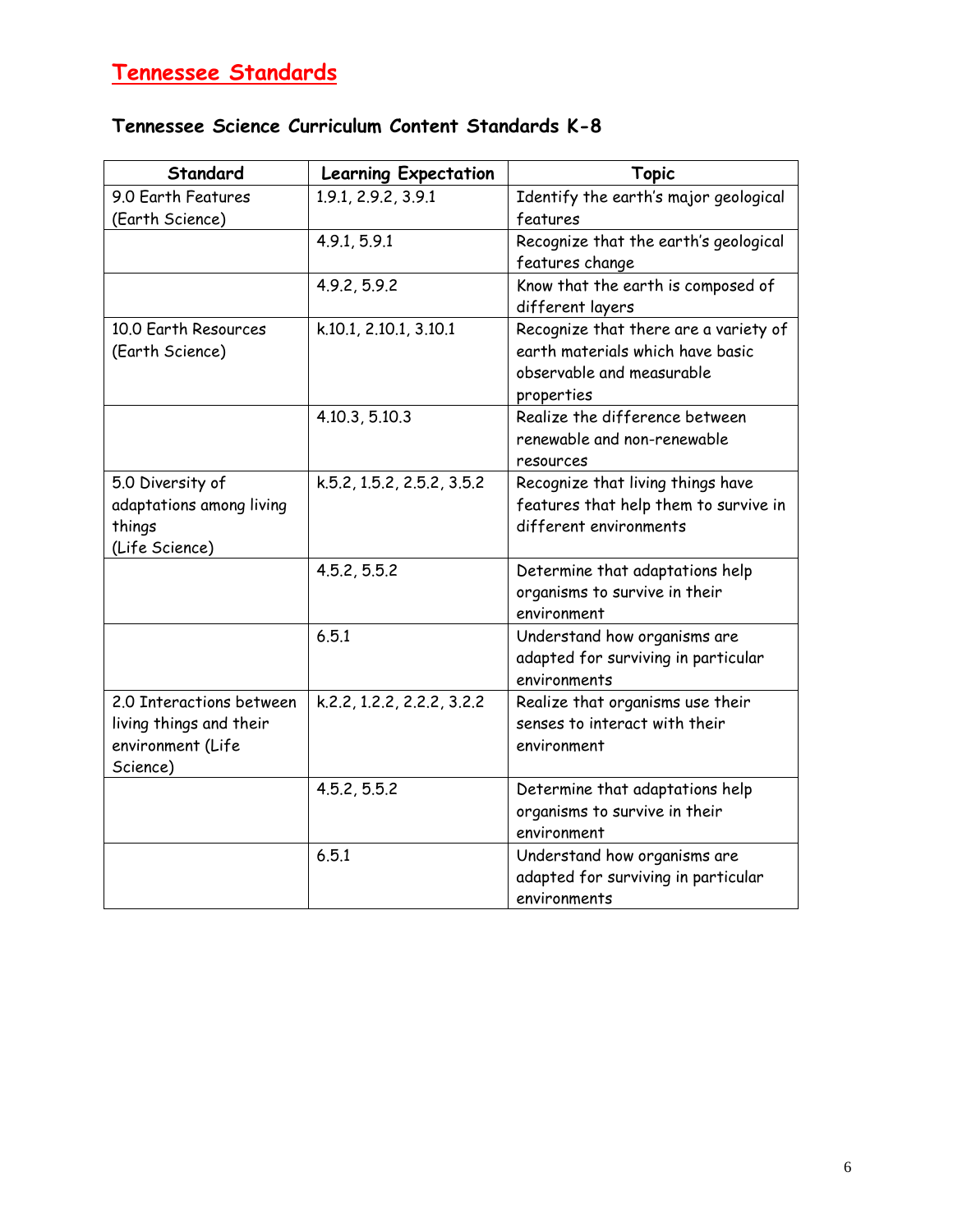## **Tennessee Science Curriculum Content Standards 9-12**

| Standard                                                            | <b>Learning Expectation</b> | <b>Topic</b>                                                                                          |
|---------------------------------------------------------------------|-----------------------------|-------------------------------------------------------------------------------------------------------|
| 3.0 The Rock Cycle<br>(Geology)                                     | 3.1                         | Identify and differentiate between<br>the three rock classes                                          |
|                                                                     | 3.2                         | Examine the processes responsible for<br>forming the three rock classes                               |
| 5.0 Plate Tectonics<br>(Geology)                                    | 5.4                         | Describe the processes associated<br>with volcanoes, earthquakes, and<br>mountain building.           |
| 6.0 Personal and Civic<br>Responsibility<br>(Environmental Science) | 6.1                         | Evaluate and articulate his/her own<br>personal views concerning the<br>environment                   |
|                                                                     | 6.2                         | Recognize his/her rights and<br>responsibilities as a citizen in<br>maintaining a healthy environment |

## **Tennessee Social Studies Curriculum Content Standards**

| Standard                  | <b>Learning Expectation</b>                           | <b>Topic</b>                                                                                         |
|---------------------------|-------------------------------------------------------|------------------------------------------------------------------------------------------------------|
| 3.0 Geography             | k.3.2, 1.3.2, 2.3.2,<br>3.3.2, 4.3.2, 5.3.2,<br>8.3.3 | Recognize the interaction between<br>human and physical systems                                      |
|                           | 7.3.6, 9.3.6, 10.3.6,<br>11.3.6, 12.3.6               | Understand how physical processes<br>shape the Earth's natural landscapes<br>and affect environments |
|                           | 7.3.8, 8.3.8, 9.3.8,<br>10.3.8, 11.3.8, 12.3.8        | Understand how human activities<br>impact and modify the physical<br>environment                     |
| 4.0 Governance and Civics | k.4.3, 1.4.3, 2.4.3,<br>3.4.3, 4.4.3, 5.4.3,<br>8.4.5 | Understand the rights,<br>responsibilities, and privileges of<br>citizens                            |

## **Tennessee Language Arts Curriculum Content Standards**

| Standard          | <b>Learning Expectation</b>                                         | Topic                                                                                                                                                                                   |
|-------------------|---------------------------------------------------------------------|-----------------------------------------------------------------------------------------------------------------------------------------------------------------------------------------|
| 1.0 Language Arts | K.0.1, 1.0.1, 2.0.1, 3.0.1,<br>4.0.1, 5.0.1, 6.0.2,<br>7.0.2, 8.0.2 | Develop the reading and listening skills<br>necessary for word recognition,<br>comprehension, interpretation,<br>analysis, evaluation, and appreciation<br>of print and non-print texts |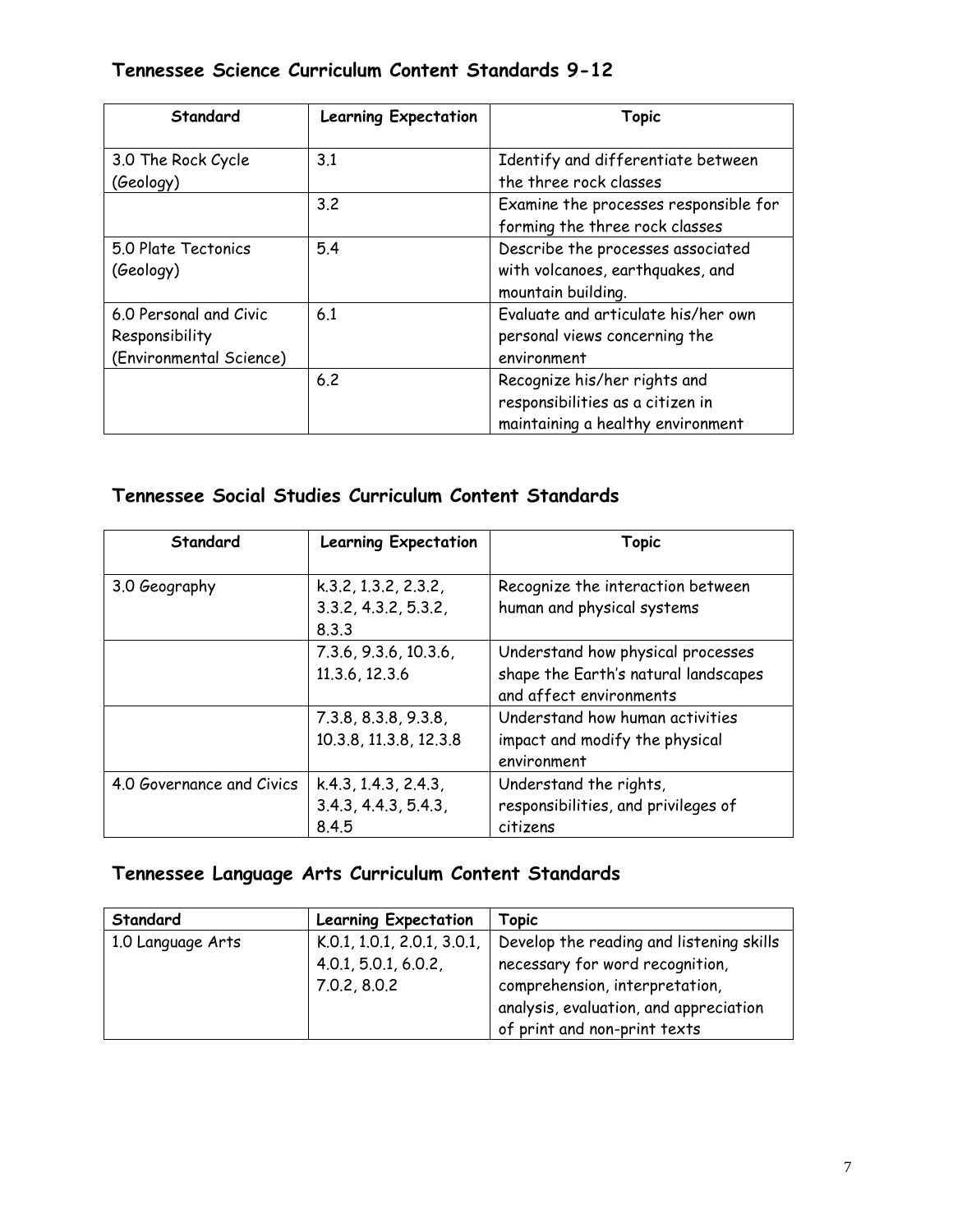## **Georgia Science Performance Standards**

| Concept          | Performance      | <b>Topic</b>                             |
|------------------|------------------|------------------------------------------|
|                  | Standard         |                                          |
| Earth Science    | SKE <sub>2</sub> | Students will describe the physical      |
|                  |                  | attributes of rocks and soils            |
|                  | S3E1             | Students will investigate the physical   |
|                  |                  | attributes of rocks and soils            |
|                  | S5E1             | Students will identity surface features  |
|                  |                  | of the earth caused by constructive      |
|                  |                  | and deconstructive forces                |
|                  | <b>S6E5</b>      | Students will investigate the scientific |
|                  |                  | view of how the earth's surface is       |
|                  |                  | formed                                   |
|                  | S6E3             | Students will recognize the significant  |
|                  |                  | role of water in earth processes         |
| Physical Science | SKP1             | Students will describe objects in        |
|                  |                  | terms of the materials they are made     |
|                  |                  | of and their physical properties         |
| Life Science     | <b>S3L2</b>      | Students will recognize the effects of   |
|                  |                  | pollution and humans on the              |
|                  |                  | environment                              |
|                  | <b>SHS</b>       | Student will use process skills in       |
|                  |                  | laboratory or field investigations,      |
|                  |                  | including observation, classification,   |
|                  |                  | communication, and analyzing data        |

## **Georgia Social Studies Performance Standards**

| Concept                  | Performance<br>Standard | <b>Topic</b>                                                                                       |
|--------------------------|-------------------------|----------------------------------------------------------------------------------------------------|
| Government and Civic     | SSKCG1                  | The student will demonstrate an                                                                    |
| Understanding            |                         | understanding of good citizenship                                                                  |
|                          | SS5C61.d                | Explain the responsibilities of a citizen                                                          |
| Historical Understanding | SS4H1.b                 | Describe how the American Indians<br>used the environment to obtain food,<br>clothing, and shelter |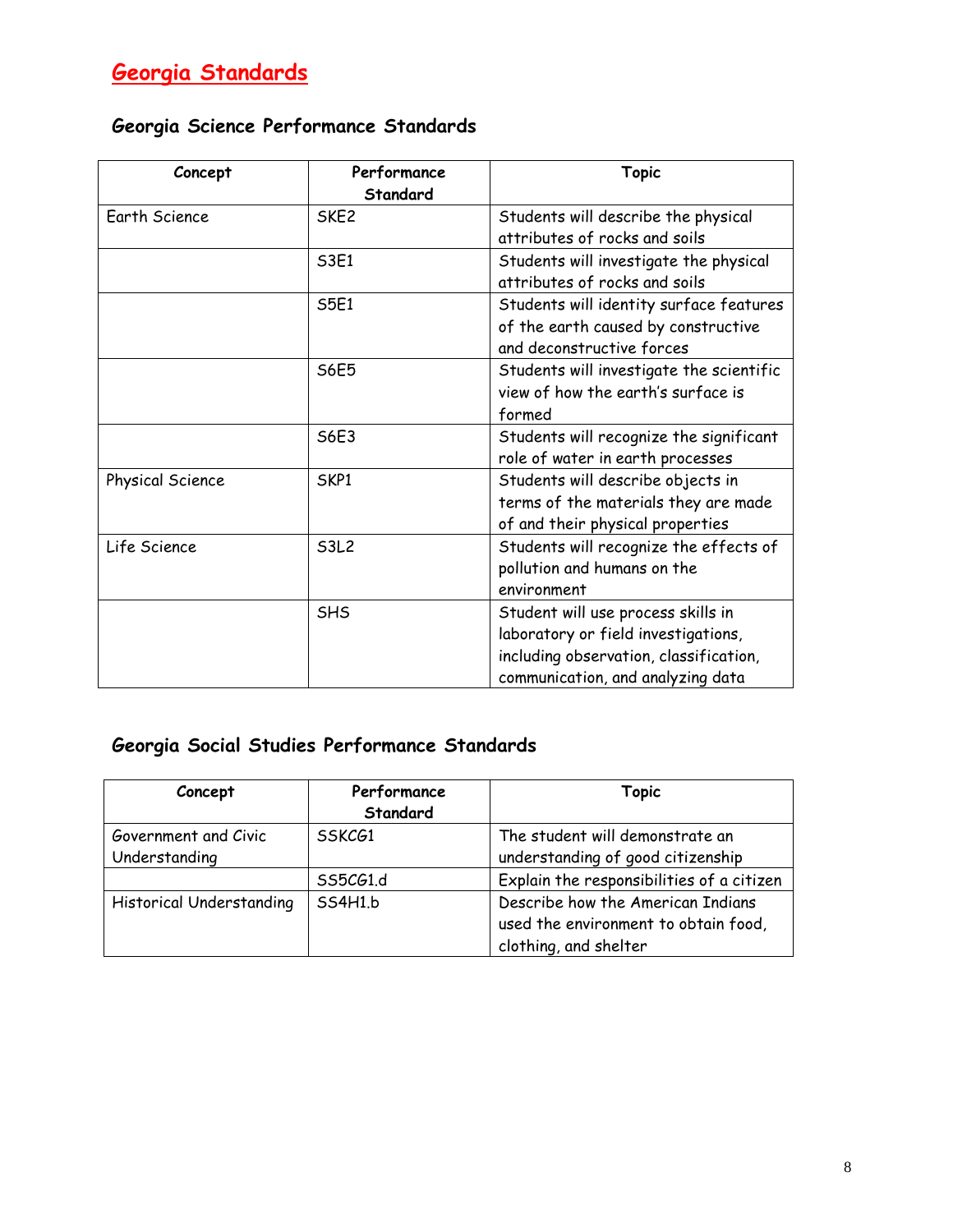## **Georgia Quality Core Curriculum Standards**

| Concept                 | <b>Topic</b>              | Standard                                  |
|-------------------------|---------------------------|-------------------------------------------|
| <b>Inquiry</b>          | Reference Skills          | Uses books and other media to obtain      |
|                         |                           | information related to science concepts   |
|                         | Activities/Tools          | Actively engages in the learning process  |
|                         |                           | via hands-on/minds-on science activities  |
|                         |                           | and experiences                           |
| Earth and Space Science | <b>Earth Materials:</b>   | Classifies rocks according to the manner  |
|                         | Physical Geology          | in which they are formed. Knows the       |
|                         |                           | primary groups of rocks (igneous,         |
|                         |                           | metamorphic and sedimentary) and          |
|                         |                           | knows that characteristics of rock types  |
|                         |                           | are a direct result of how they are       |
|                         |                           | formed.                                   |
|                         | Earth Processes:          | Recognizes changes that occur on the      |
|                         | Physical Geology          | Earth's surface as a result of erosion    |
|                         |                           | and deposition. Describes examples of     |
|                         |                           | erosion and describe examples of          |
|                         |                           | deposition                                |
|                         | Earth Processes:          | Explores and discuses change in the       |
|                         | Physical Geology          | Earth's surface due to plate tectonics    |
|                         | Geology                   | Recognizes that constructive and          |
|                         |                           | destructive Earth forces (e.g.,           |
|                         |                           | continental drift, earthquakes,           |
|                         |                           | volcanoes, plate tectonics, weathering,   |
|                         |                           | and erosion) change the Earth's surface.  |
|                         | Composition of the        | Describes the rock cycle and the          |
|                         | earth                     | importance of heat and pressure.          |
|                         | Formation of the          | Describes the theory of plate tectonics   |
|                         | earth's features          |                                           |
|                         | <b>Human Interactions</b> | Recognizes the effects human beings       |
|                         | with the Environment      | have on pollution and the environment.    |
| Life Science            | The Living World:         | Compares different kinds of animals and   |
|                         | Animals                   | their protective adaptations. Identifies  |
|                         |                           | examples of animals with protective       |
|                         |                           | adaptations in color, physical structure  |
|                         |                           | and body markings and shadings,           |
|                         | Ecology/Interdepend       | Describes the ability of organisms to     |
|                         | ence of Life              | change as necessity for species survival. |
| Civics                  | Citizenship               | Recognizes rights, duties and             |
|                         |                           | responsibilities of a U.S. citizen        |
| Language Arts           | Reading                   | Demonstrates comprehension when           |
|                         |                           | reading                                   |
|                         | Reading                   | Reads a variety of materials for          |
|                         |                           | information and pleasure.                 |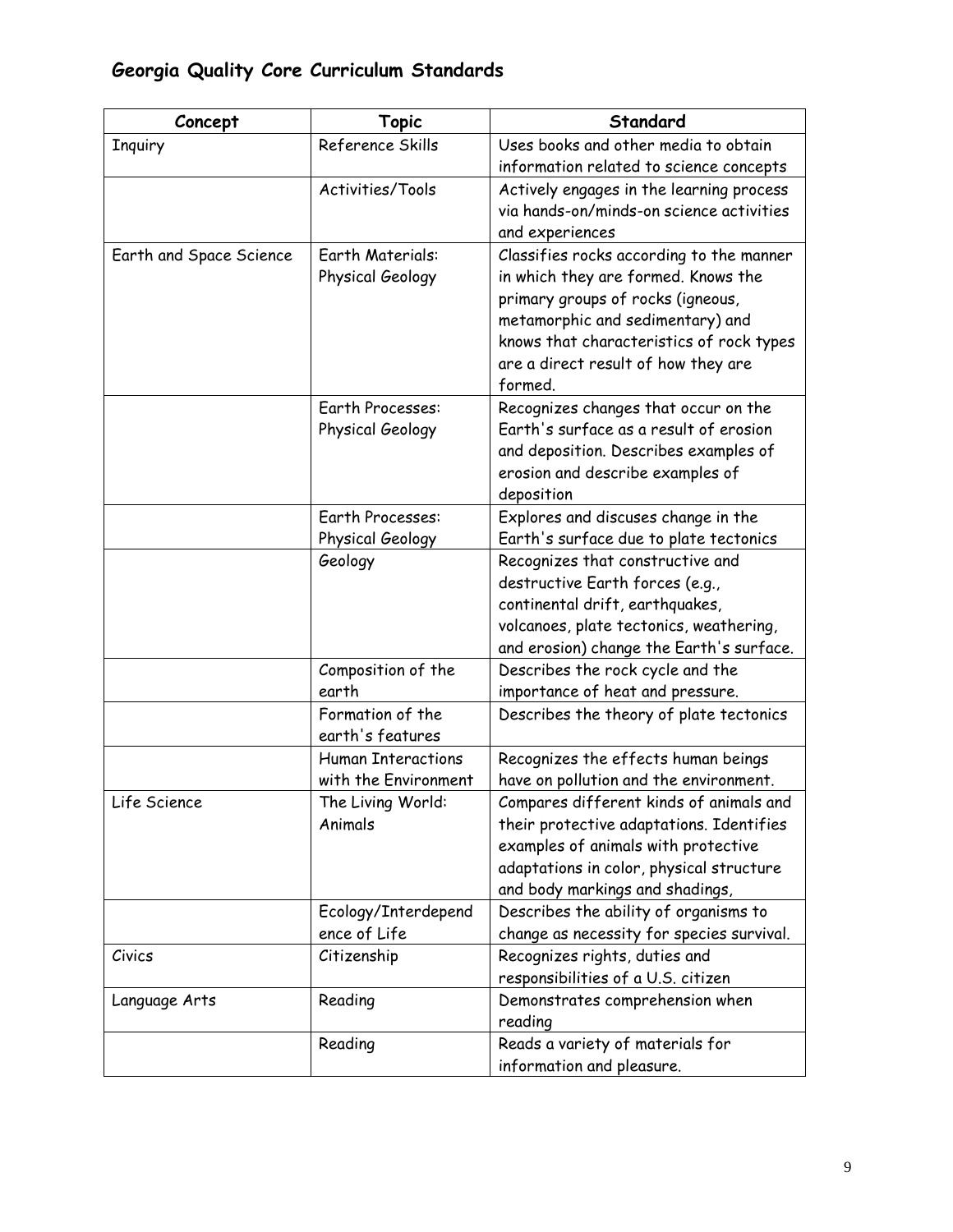## **Alabama Standards**

## **Alabama Science Course of Study Content Standards**

| Concept                 | Standard                                                                   |  |
|-------------------------|----------------------------------------------------------------------------|--|
| Earth and Space Science | Identify components of earth's surface including soil, rocks, and water    |  |
|                         | Identify evidence of erosion and weathering of rocks                       |  |
|                         | Identify/describe geological features of earth                             |  |
|                         | Classifying rocks and minerals by characteristics including streak,        |  |
|                         | color, hardness, magnetism, luster, and texture                            |  |
|                         | Describe factors that cause changes to earth's surface over time           |  |
| Geology                 | Explain natural phenomena that shape the surface of the earth              |  |
|                         | including rock cycles, plate motions and interactions, erosion and         |  |
|                         | deposition, volcanism, earthquakes, weathering and tide                    |  |
|                         | Identify natural surface openings including lava tubes, solution cavities, |  |
|                         | and caves                                                                  |  |

#### **Alabama Social Studies Course of Content Standards**

| Concept                  | Standard<br>Identify human made and natural resources in the world                                                                      |  |
|--------------------------|-----------------------------------------------------------------------------------------------------------------------------------------|--|
| Geography                |                                                                                                                                         |  |
|                          | Describe physical characteristics including, landforms, bodies of water,<br>soil, and vegetation of various places on Earth             |  |
|                          | Describe processes that shape the physical environment, including long<br>range effects of extreme weather phenomena and human activity |  |
| <b>Political Science</b> | Identify ways to take personal action to protect the environment                                                                        |  |
|                          | Identify individual and civic responsibilities of citizens                                                                              |  |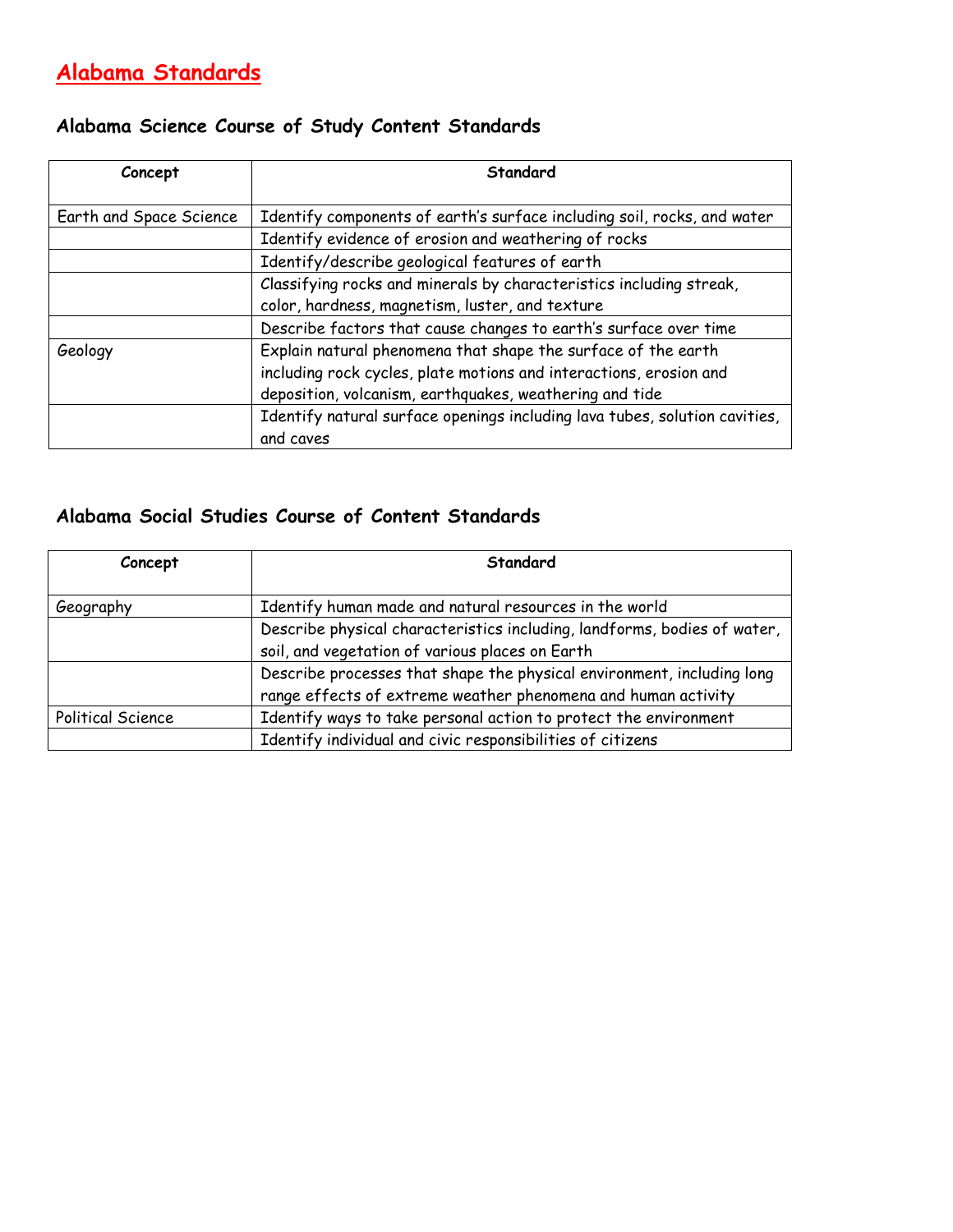# **Geology of Ruby Falls**

Lookout Mountain is a **landform** that is noted for its unusual geologic phenomena. One of its unique features is Ruby Falls, an underground waterfall, located deep inside Lookout Mountain. The fascinating story of the formation of Lookout Mountain and Ruby Falls is told by the rocks themselves through what scientists call the **Geologic Time Line.** 

About 300 million years ago on an ancient seabed, skeletons of small creatures accumulated forming layers called **strata**. Successive layers of shale, sand and pebbly sand were deposited on top of the limy material and gradually these thick layers hardened to form a **sedimentary rock** called **limestone** (for more information on how rocks are formed see the rock cycle section). Scientists call this period in geologic time the **Carboniferous Period.** The Carboniferous Period was at the close of the **Paleozoic Era,** the oldest era in the **geologic time line** (before dinosaurs, mammals or birds had evolved).

It was during this period that the tectonic movements of the Earth's plates caused a series of powerful earthquakes. The plates pushing against each other buckled pushing rock upwards to form what is called a **folded mountain**. You know these folded mountains as the **Appalachian Mountain chain**. As the brittle layers of limestone and sandstone rose from the ocean floor, cracks or crevices opened. Scientists call these cracks or crevices **faults** or joints. Mountain ranges can form along normal faults. It was along a fault of this type that Ruby Falls was formed. Many of these fault joints can be seen along the ceiling and walls of Lookout Mountain Caverns.

Ruby Falls is located deep in the heart of Lookout Mountain. It is a limestone cave. The process that forms a limestone can be broken down into a few steps:

- 1. Carbon dioxide in the air is absorbed by rain water falling through it. The rain water also absorbs carbon dioxide that is in the soil after it hits the ground.
- 2. Water breaks carbon dioxide down into a very weak acid called carbonic acid.
- 3. The weak acid comes into contact with limestone rock when subterranean streams find their way through the cracks in the limestone rock that have been produced by tectonic forces.
- 4. The acid solutes (or eats away) the limestone (which is made of calcium carbonate or calcite) causing the cracks to become larger and caves and passages to form this process is called **chemical weathering**
- 5. **Physical weathering** by rocks, wind, water, and plants aids the formation of the cave by gradually eroding the limestone

Lookout Mountain Caverns actually consists of two caves. The lower cave is about 50 feet above the level of the Tennessee River and has no formations. The upper cave, containing Ruby Falls, lies directly above the original cave, but has no physical connection to it. The lower cave is permanently closed.

The formation of cave deposits (called **speleothems**) on the walls, floor and ceiling of the cave is a very slow process. The rate of growth varies from cave to cave; the average being one cubic inch every one hundred to one hundred fifty years. The largest formation at Ruby Falls, the *Leaning Tower*, is estimated to be between three and five million years old. The Ruby Falls cave is relatively dry which slows the formation's growth. The temperature in the Ruby Falls cave is about 60 degrees.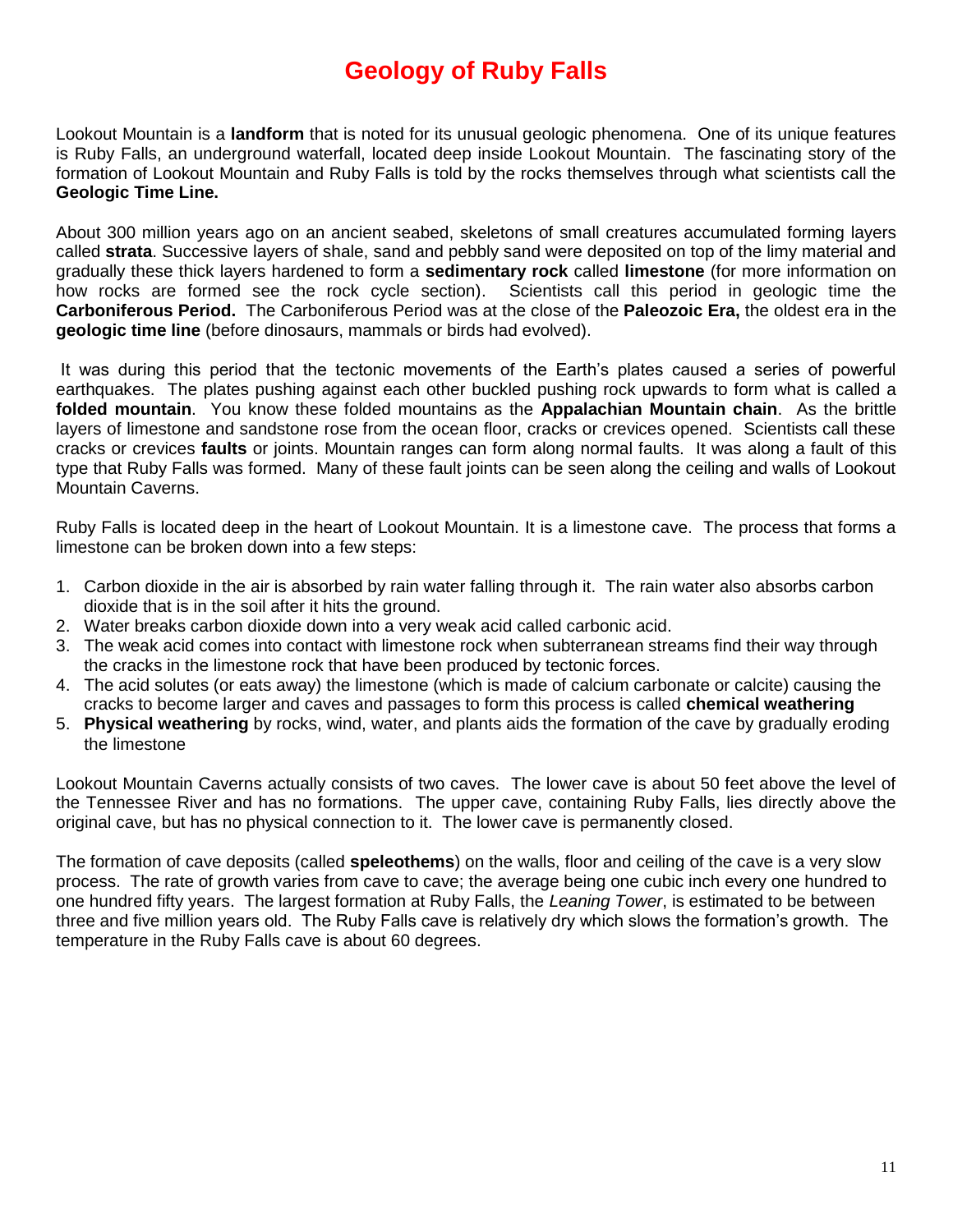#### (*Continued*)

There are many different types of formations to be found in the Ruby Falls cave. The most common are **stalactites**, **stalagmites**, and **columns**. These formations are caused by water containing minerals such as calcium carbonate dripping down from the ceiling. The rows of stalactites found on the ceiling are normally found along some joint or crevice in the limestone.

One of the best known rock formations is a **stalactite**. A stalactite forms when a drop of water falls from the ceiling leaving a tiny bit of calcite (or limestone) behind. The calcite builds up very slowly. At Ruby Falls you will see a group of stalactites called the *Crystal Chandelier.* All stalactites start out as **capillary tubes**. A capillary tube is a hollow stalactite. They are very thin and fragile. Capillary tubes are very common in the *Hall of Dreams.* When the hole on the end of a capillary tube is closed off, it becomes a stalactite.

Another type of stalactite you will see in the *Hall of Dreams* is a **helictite.** Helictites grow in any direction on the cave ceiling. Their twisted shape is attributed to air currents and the arrangement of the crystals of calcite.

**Stalagmites,** such as Ruby Falls' *Cactus and Candle*, are rock formations that grow up from the cave floor. A stalagmite is generally round and gets thinner at the top. Stalagmites are formed from dripping water like a stalactite only the drop of water falls to the ground and deposits the tiny bit of calcite. If a stalactite and stalagmite continue growing until they meet, they will make a **column**. The *Onyx Column* is a column at Ruby Falls that you will have a chance to examine.

**Curtains,** or **Drape formations**, have ripples and fold in them. These formations are formed as water works its way through the small crack in the ceiling and evaporates before it has a chance fall. The calcite builds up in a thin strip along the ceiling of the cave. The *Angel's Wing* and the *Arabian Drapery* are two examples you will see labeled at Ruby Falls.

There are several **flowstone** formations at Ruby Falls, but *Frozen Niagara Falls* is the best example. Flowstone is formed from flowing water instead of dripping water. The calcite is deposited in thin layers. These thin layers will first take the shape of the cave floor or bedrock underneath it. The flowstone builds up to become more rounded as it gets thicker.

The truly amazing feature of the Lookout Mountain caves is not the formations you see, but rather in the large vertical shaft at the end of the main passage that we refer to as the "falls room." A flowing underground stream falls from the very top of the shaft to form a 145 foot waterfall that collects in a pool on the cave floor. The volume of water in the waterfall depends on the amount of recent rainfall in the surrounding area. The water from Ruby Falls flows back through the cave and then down another waterfall (which is inaccessible) into the Tennessee River.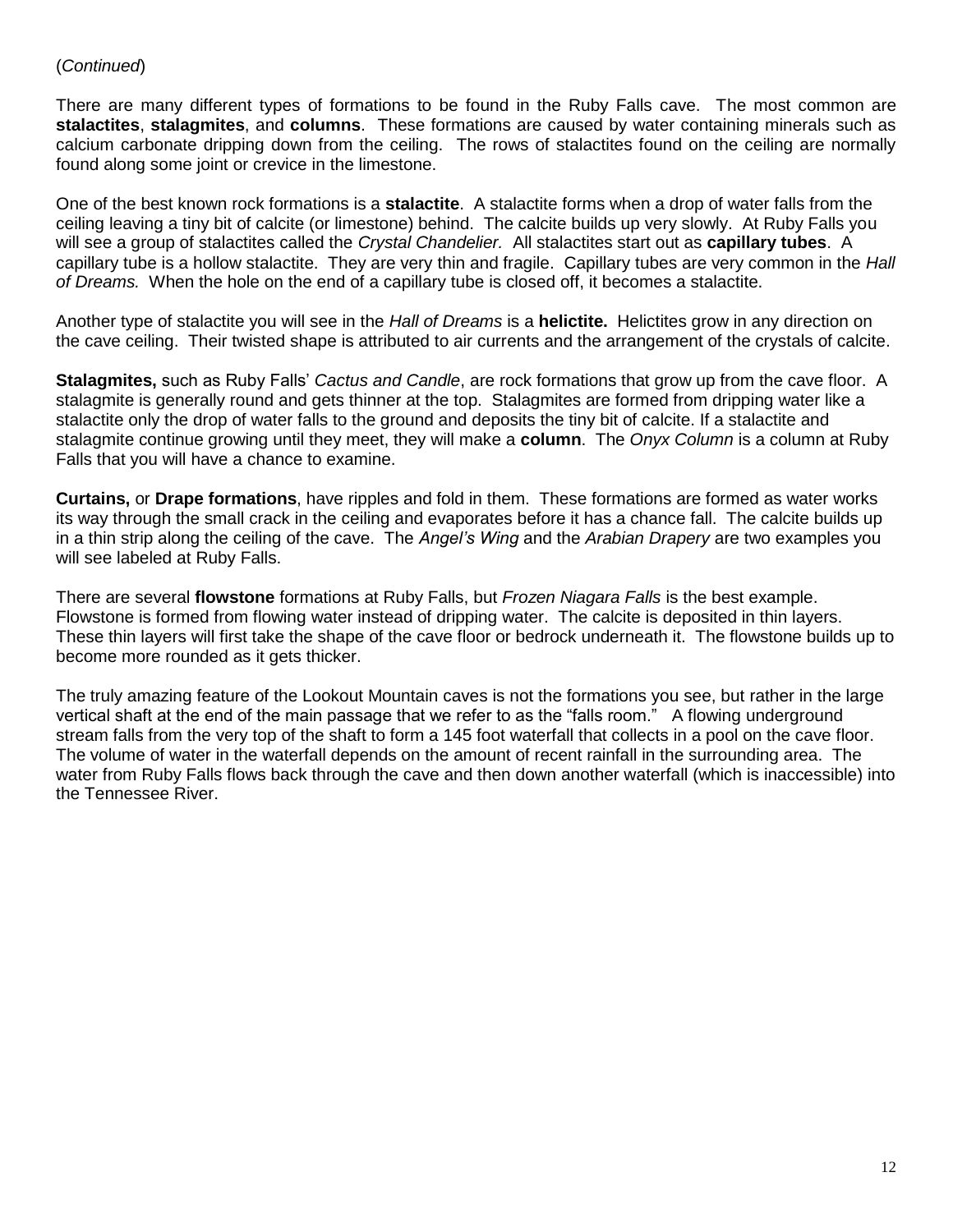## **Cave Life**

Caves are home to some very unique animals that can not be found anywhere else on Earth. Cave animals have had to adapt to their environment. There is usually no light in a cave so many cave animals have lost the use of their eyes. Animals that live in caves may have a strong sense of touch or smell to help them find their way in the dark. Many have long antennae or extra sense organs for feeling their way through the cave. Ruby Falls is not home to any animals because the cave lacks a natural entrance to the outside world that would allow them to venture into its deep dark crevices, but many limestone caves are home to animals.

Bats are the best known cave animal. They are **nocturnal**, meaning they are active at night, come out after dark to hunt for their food. Bats use sound to find their way. They will send out a high-pitched squeak that is bounced off an object. The sounds are much too high pitched for human ears, but the bats can hear the echo and find their prey. It is called **echolocation**. After hunting for the evening, bats return to their roost. Bats sleep upside down with their wings wrapped around them to keep them from drying out.

Inside a cave you will find a variety of insects. One of the most common insects you will find is a cave cricket. Cave crickets live deep inside caves where no plants grow. They can survive so far from the outside world because they are **scavengers** eating plant and animal remains, or whatever comes drifting into the cave. Cave rickets have very long, sensitive **antennae**. The cricket's antennae are so long because they use them to find their way through the dark. They also use them to find food. A cave cricket's antenna is three times as long as the rest of its body. In addition to long antennae, the cave cricket also has very long legs that have hooks on the bottom to help it move through the cave. A cave cricket can use these hooks to climb the cave walls and even to hang upside down.

In the deep waters of some caves, you will find cave fish. Most of the cave fish are blind, but they very rarely bump into on another. Even if a cave fish had very good eye sight it would not do it any good in the blackness of the cave. The fish has nerves on the side of their bodies that allow them to sense vibrations and help them feel their way around. Cave fish also have a "hearing aid" on their backbones that make sound waves louder giving the fish excellent hearing. In the waters you may also find blind crayfish or salamanders. They have a lighter color to them because they have lost their **pigmentation** or skin color in the dark. Closer to the entrance of the cave you may find salamanders and frogs that are not blind. You can also find other kinds of fish.

There are some plants that grow in caves. Mosses and ferns grow in wet places near a cave's entrance. Further into the cave the air is chilly and the light is dim. Small green algae will grow on the rocks. Deep inside the cave there is no plant life because green plants need sunlight to carry out **photosynthesis** (the process that plants use to make food out of sunlight, air, and water.)

There are many other cave animals to learn about. One thing they will all have in common is that they have some kind of adaptation that makes living in a cave easier for them. If you ever visit another cave, you will need to be very cautious in case there are animals living there. The animals living in a cave are very fragile and easily harmed.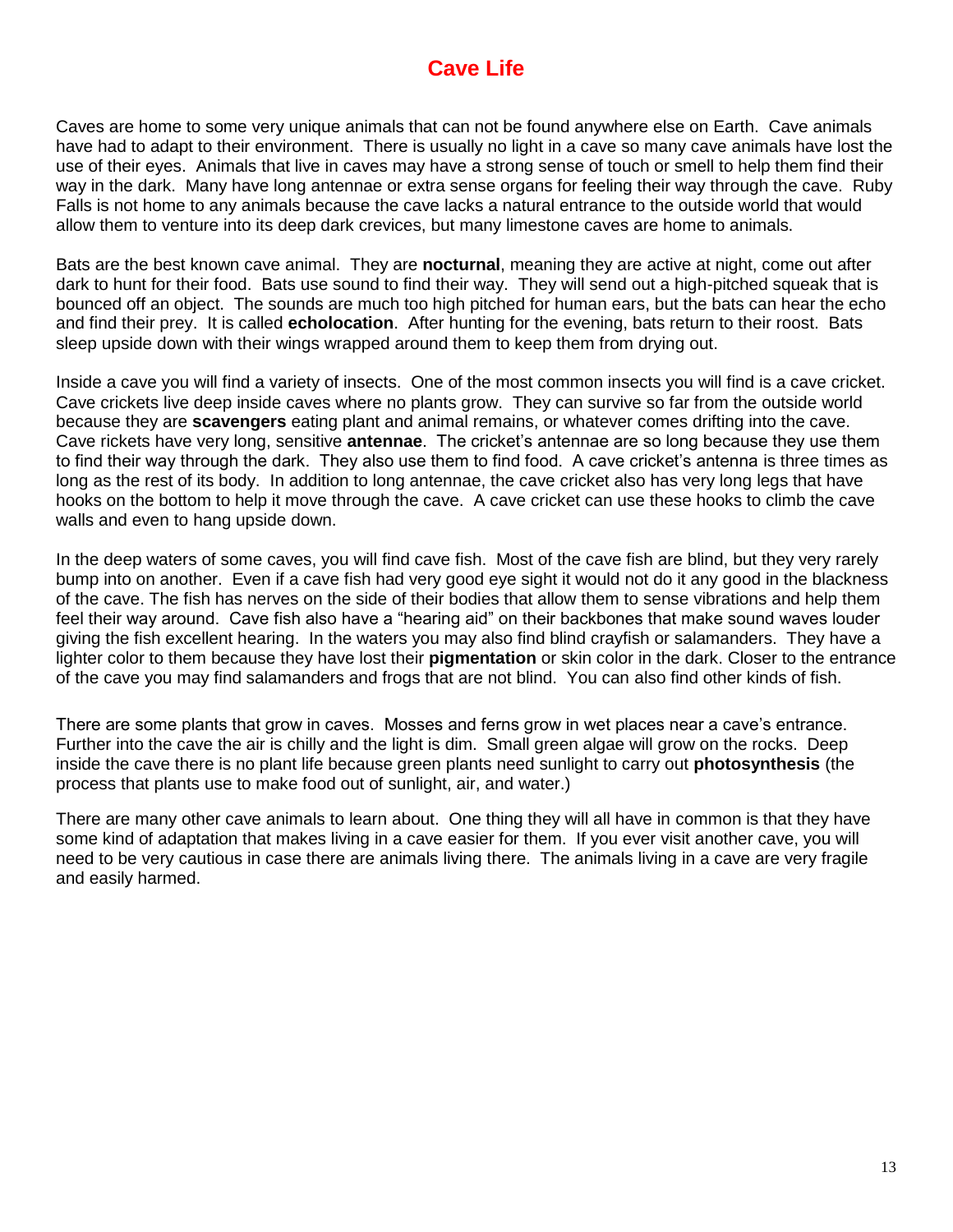# **History of Ruby Falls**

#### **History**

- The story begins with the original Lookout Mountain Cave. At one time, there was a natural entrance on the banks of the Tennessee River at the bottom of Lookout Mountain. The cave was used by:
- American Indians
- Outlaws as a hideout
- A hospital during the Civil War
- The most significant piece of history in the Lookout Mountain Cave is Andrew Jackson's signature, the  $7<sup>th</sup>$  president of the United States
- In 1905, the Southern Railway built a railroad tunnel through the edge of Lookout Mountain, which sealed off the natural entrance to the cave.

#### **Discovery**

- Ruby Falls was discovered on accident in 1928 bye cave explorer Leo Lambert when he was attempting to drill an elevator shaft to the old Lookout Mountain Cave
- Mr. Lambert decided to drill the elevator shaft to both Ruby Falls and the Lookout Mountain Cave and open them as tourist attractions.
- Ruby Falls opened to the public on June 16, 1930.

#### **How did Ruby Falls get its name?**

 After discovering the 145-foot waterfall inside the Ruby Falls cave, Leo Lambert escorted his wife Ruby down to the falls and named it in her honor.

#### **Ruby Falls Castle**

- This entrance building was modeled after a fifteenth century Irish castle and was built from the rocks taken out of the elevator shaft.
- 5 million pounds of limestone serve as the exterior of the entrance to Ruby Falls.
- From 1930-1935, both caves were open to the public, but Ruby Falls proved to be more popular. In 1935, the original Lookout Mountain Cave was closed to the public.
- Since 1929, millions of visitors have enjoyed the natural beauty and wonder of Ruby Falls
- Ruby Falls has been named to the National Register of Historic Places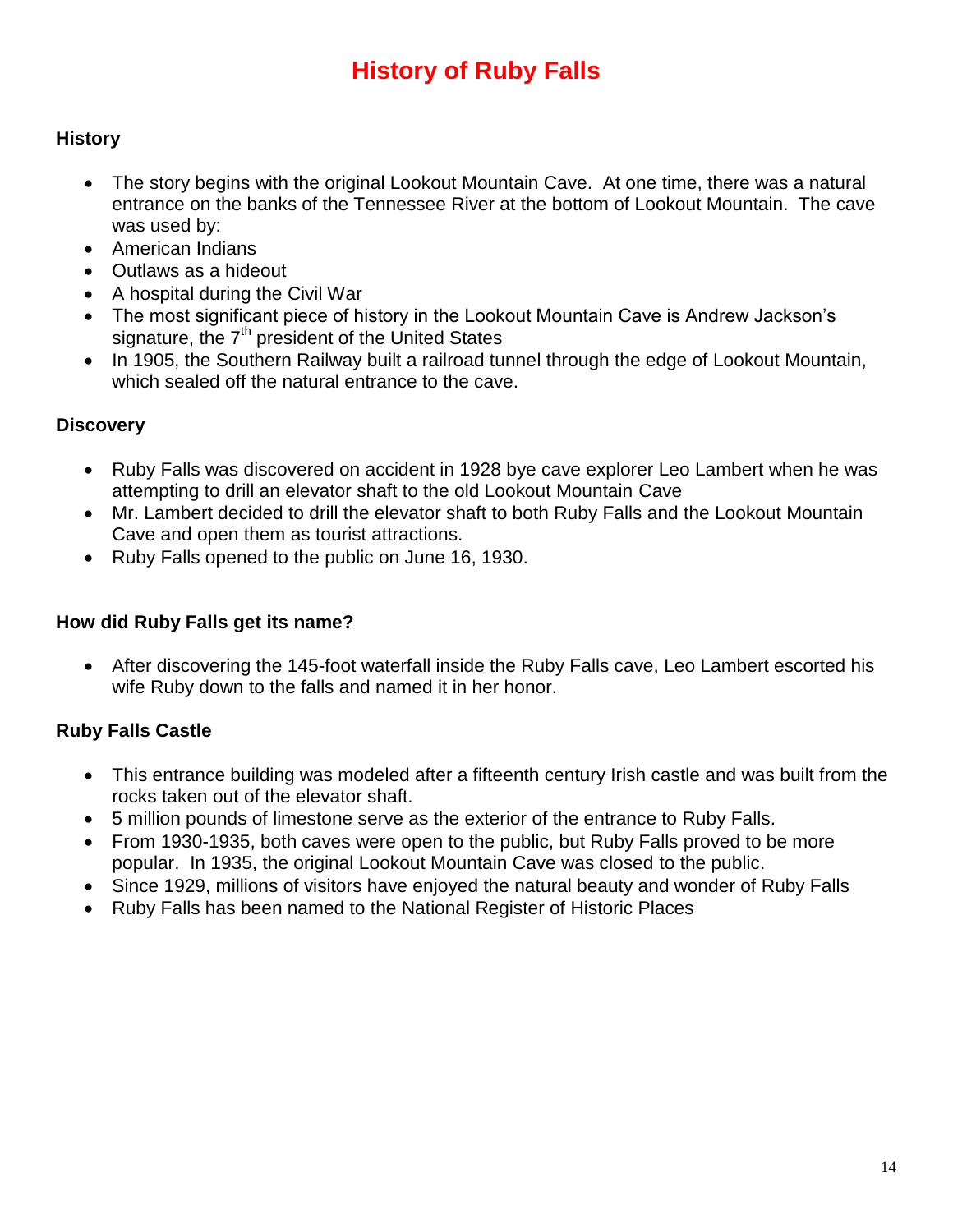## **Environmental Education**

The land all around us is changing, though it is not always easy to see. These changes are a natural result of the cycle of life, such as the process by which rocks change form. You can see this process in action in the Ruby Falls Cavern as you view the rock formations that have been shaped by water and time.

Sometimes human do things that cause these natural processes to happen to quickly or to take place where they should not. When this happens our **natural resources** are quickly destroyed. A natural resource is anything in nature that you can enjoy. Trees, water, and caves are all examples of natural resources. Ruby Falls is a natural resource that we can all enjoy.

Caves are very fragile ecosystems. They are home to some very unique animals. Some of the animals in a cave cannot survive in any other environment. Some of them are so small that you cannot see them, but scientists think they are very important because they are unique. The animals in some caves are found only in one individual cave which means that many cave animals are endangered species. The creatures that you find in a cave struggle to survive in their cold, dark home. Pollution to a cave's water can destroy the animals that call it home.

The formations in a cave take thousands of years to develop, but it only takes a minute for a careless person to break one. The damage done to a cave is permanent because a cave is a **non-renewable resource.** Non-renewable resources may take a very long time to replace or they may be irreplaceable. Ruby Falls is a non-renewable resource because if it were destroyed we could never recreate the beautiful formations inside.

We are all responsible for protecting all of our natural resources. Our government and some concerned people in our communities are now taking steps like recycling or creating protected areas such as National Parks. It is because of the conservation efforts that people can travel throughout the country and see natural formations, such as geysers, caves, and unusual plants and animals. We can all help to protect our caves by following using caution to avoid breaking or damaging the formations in caves. We can also pick up our litter and be careful not to pollute water that may find its way into the delicate cave system. The most important way to conserve our caves is education. If people are aware of the scientific value and natural beauty of the cave, they are less likely to damage the cave. Ruby Falls is proud to be on the National Register of Historic Places which means that Ruby Falls is unique and has an important place in the local history of Chattanooga and Lookout Mountain. We should all do our best to preserve it for future generations. A good conservation rule to remember for caves is **"Take nothing but pictures, leave nothing but footprints".**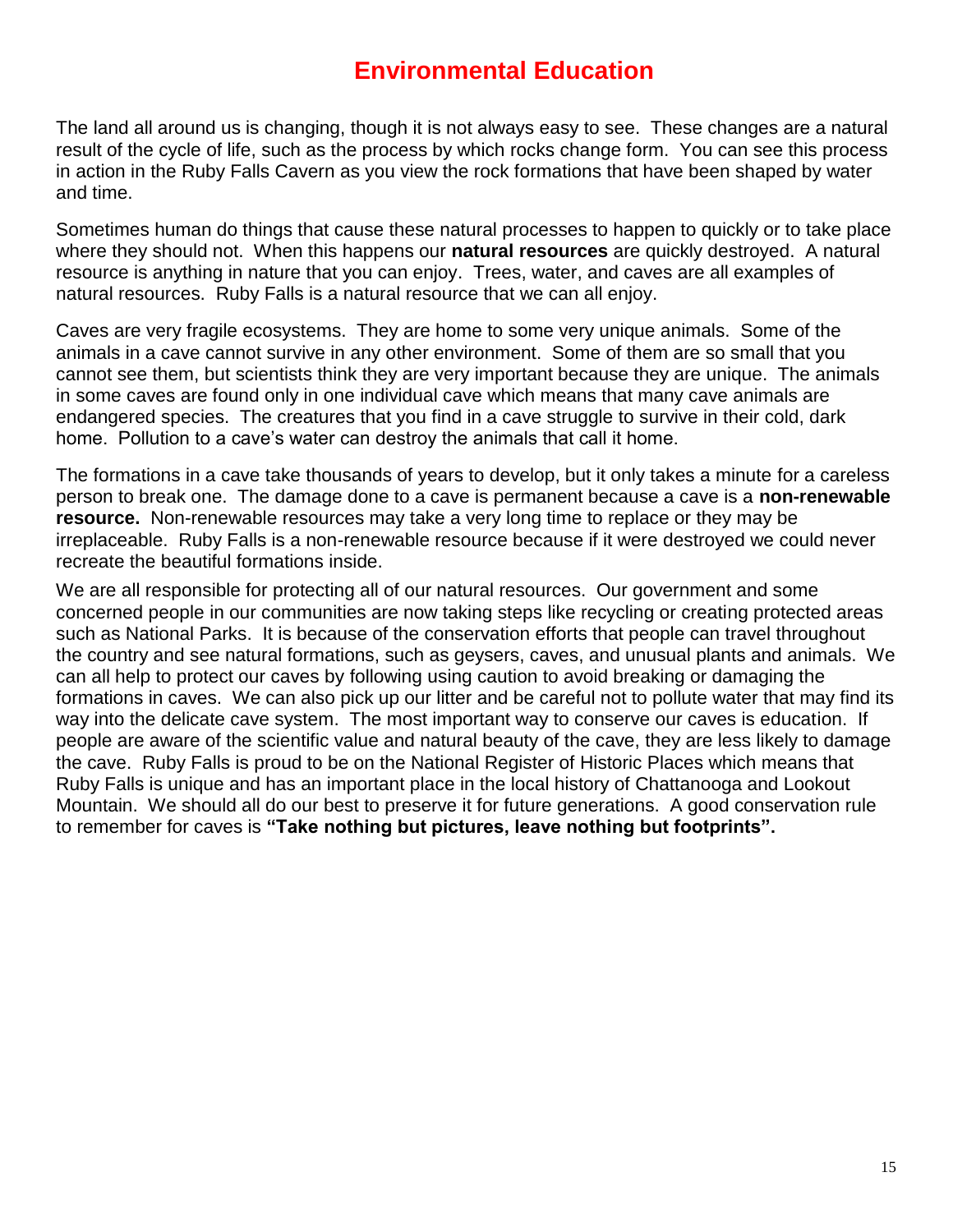# **Cave Communication**

| Calcite -                    | A mineral, calcium carbonate ( $CaCO3$ ); the major component of limestone<br>and nearly all formations.                                                                         |  |
|------------------------------|----------------------------------------------------------------------------------------------------------------------------------------------------------------------------------|--|
| <b>Capillary Tubes -</b>     | The first stage of growth of a stalactite, a narrow fragile formation that is<br>hollow.                                                                                         |  |
| <u>Cave</u> -                | A natural underground chamber or series of chambers usually open to the<br>surface.                                                                                              |  |
| <b>Chemical weathering -</b> | A process which breaks down rocks by the action of chemicals.                                                                                                                    |  |
| Column -                     | A pillar-like structure formed when a stalactite and a stalagmite have met<br>and joined together.                                                                               |  |
| Curtain -                    | A thin, translucent sheet of calcite formed when water flows down the<br>inclined ceiling of a cave. Syn. Drapery.                                                               |  |
| <b>Erosion</b> -             | the process by which weathered materials are carried away by wind,<br>water, or glaciers.                                                                                        |  |
| <b>Fault -</b>               | A crack or parting in a rock, often occurring in sets or parallel groups.                                                                                                        |  |
| <b>Flowstone -</b>           | A surface coating or a calcite layer that has been deposited by a<br>descending film of mineral-charged cave water.                                                              |  |
| <b>Formation -</b>           | Any mineral deposit formed in a cave. Syn. Speleothem.                                                                                                                           |  |
| <b>Ground Water -</b>        | The part of subsurface water, which occupies cavities or pores in the<br>rocks.                                                                                                  |  |
| <b>Helictite -</b>           | A distorted and twisting stalactite that grows with a seeming disregard of<br>the pull of gravity.                                                                               |  |
| <b>Landform</b>              | A feature of the earth's crust. Examples of landforms include mountains,<br>valleys, plains, and plateaus.                                                                       |  |
| Limestone -                  | A sedimentary rock composed chiefly of the mineral calcite. Since it is<br>easily dissolved by acidic ground water, most of the world's caves are<br>formed in limestone.        |  |
| <b>Natural Resource -</b>    | Any part of nature that humans can use or enjoy such as coal, oil, or<br>natural areas such as parks.                                                                            |  |
|                              | <b>Non-renewable resource</b> - a natural resource which would be very difficult or<br>Impossible to replace because of its rarity or because it would take a very<br>long time. |  |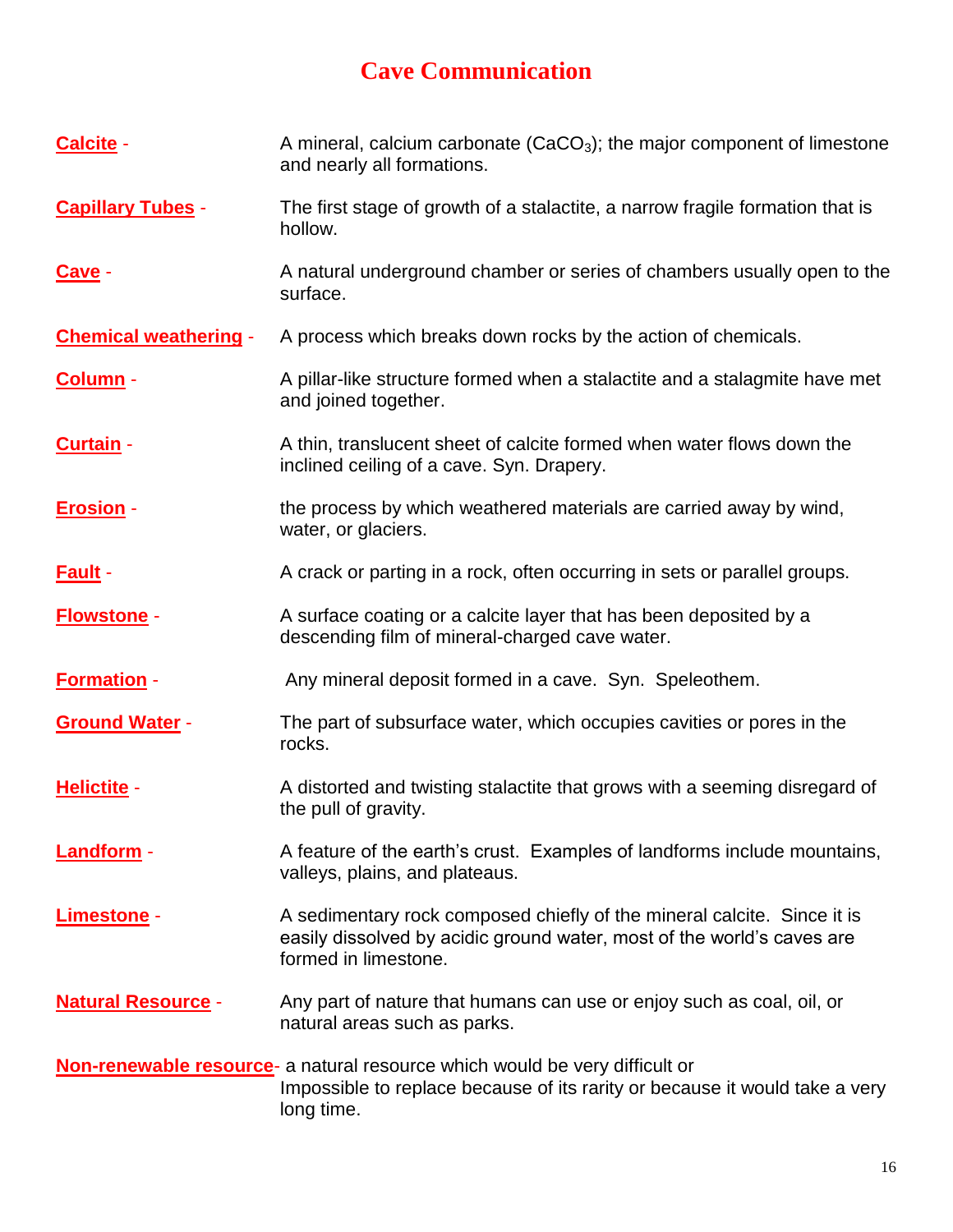| <b>Physical Weathering -</b> | the process of breaking down rocks by a physical reaction such as wind,<br>water, plants, or ice. |  |  |
|------------------------------|---------------------------------------------------------------------------------------------------|--|--|
| <b>Stalactite -</b>          | A formation that hangs down from the ceiling of a cave.                                           |  |  |
| <b>Stalagmite -</b>          | A formation that grows upward from the floor of a cave.                                           |  |  |
| <b>Weathering -</b>          | The process of breaking down rock forms. Weathering may occur<br>chemically or physically.        |  |  |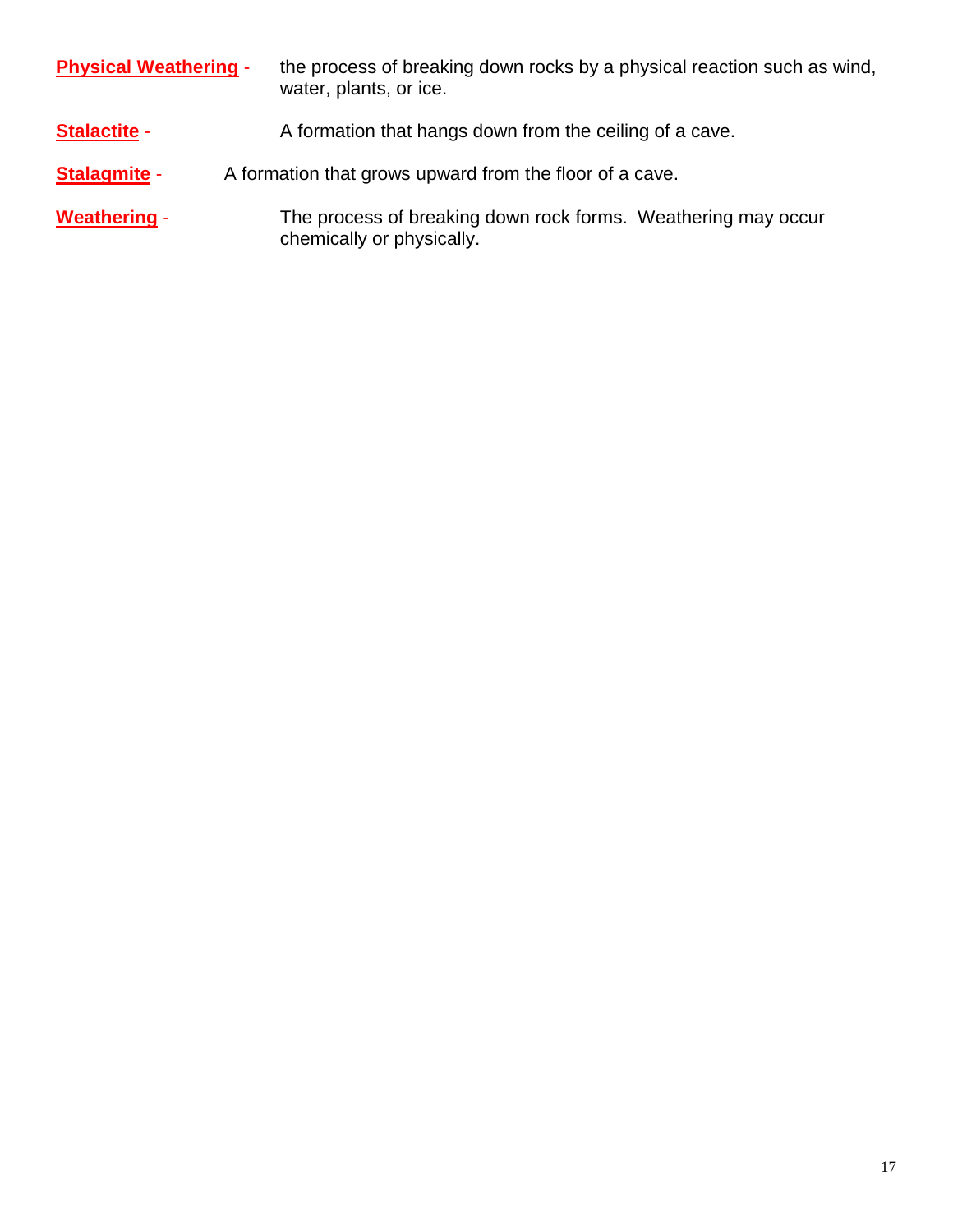## **Rock Cycle**

**Igneous Rocks** are formed when molten magma from deep inside the Earth moves up towards the cooler regions. The magma cools and crystallizes to form the igneous rock. Sometimes the magma is erupted from a volcano as lava and cools on the Earth's surface. The rock could also cool inside the Earth.

**Sedimentary rocks** are formed when sediments are deposited in layers, or **strata**. These layers are pressed down until the particles become cemented together. **Limestone** rock is a type of sedimentary rock and contains the mineral **calcite**. Ruby Falls Cavern is made of limestone rock. Sedimentary rocks like limestone form layers that are visible and may contain fossils. While visiting Ruby Falls, you will be able to see layers in the rocks, but you will not see any fossils.

**Metamorphic rocks** are formed from sedimentary, igneous, or other metamorphic rocks. The rocks are formed by changes in pressure or changes in temperature.



The **rock cycle** is a continuous process that changes old rocks into new rocks. The chart shows how the cycle works. Rocks are added to the Earth's surface by tectonic movement and volcanic action. The rocks that are exposed to the surface are broken down into rock particles by weathering and erosion. The particles are transported by glaciers, rivers, and wind. They are deposited as sediment in lakes, deltas, deserts, and the ocean floor. Some of the sediments become **sedimentary rock**. The rock is then either pushed up to the surface or forced deep into the Earth. The rocks that are forced deep become **metamorphic rock**. The rock can then be pushed up to the surface or melted to form magma. The rock that becomes magma cools and solidifies to

become **igneous rock**. The rocks eventually work their way to the surface again and can be broken down again to begin the cycle.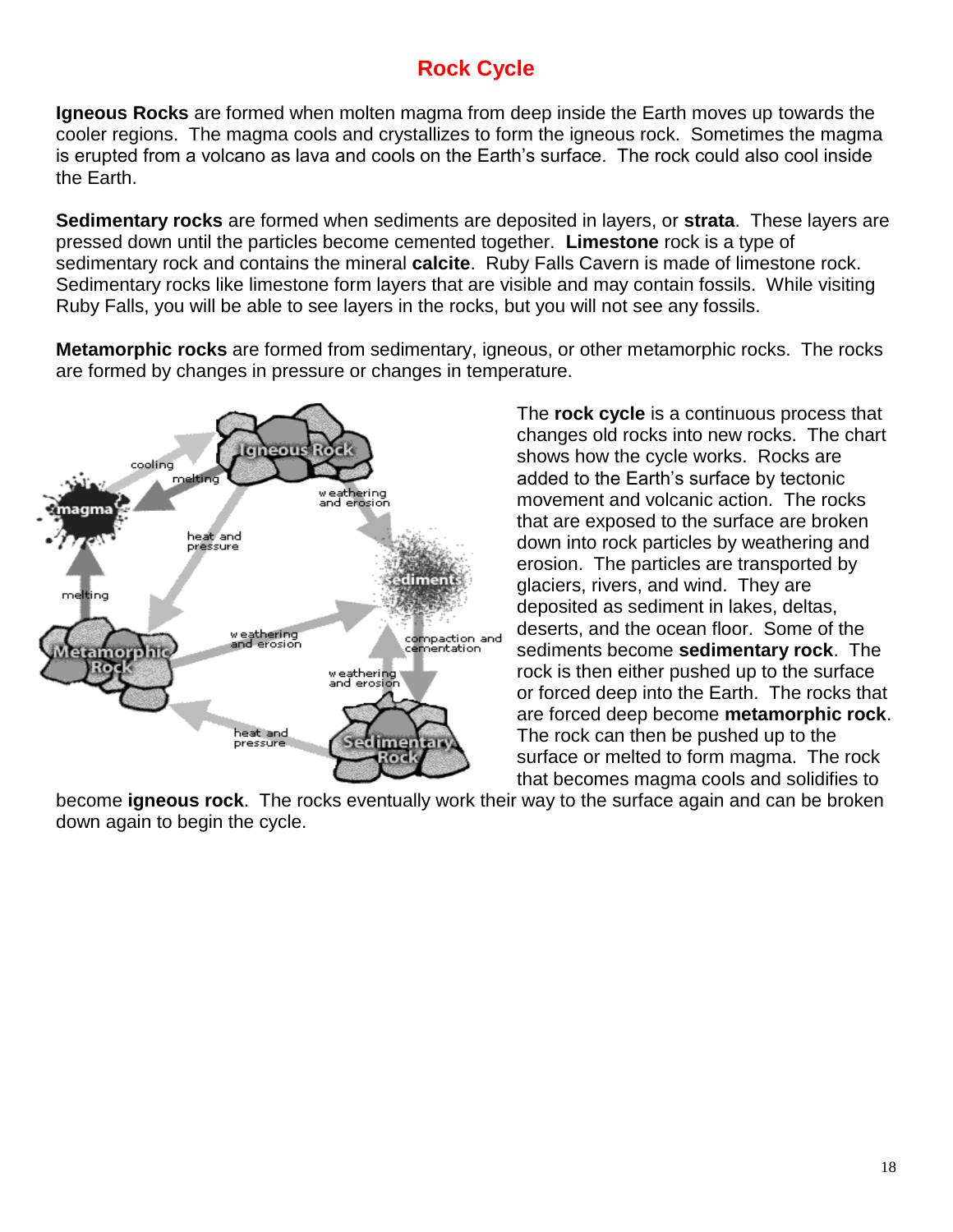## **Thought Questions**

**Teachers:** You will want to discuss these "Thought Questions" with your students after their trip to Ruby Falls. Hopefully, they will encourage verbal classroom participation. The answers here are some of the possible answers, but are not the only right answers.

#### **Why are there no animals in Ruby Falls?**

*There are several reasons that animal life is limited in Ruby Falls. There are no large natural entrances to the caverns; there are limited food sources and little light.*

#### **What are some adaptations that animals may have as a result of living in a cave?**

*Many cave animals are blind or do not even have eyes at all, and some are depigmented (colorless) from living in total or near total darkness. Bats are a good example of a cave creature that doesn't have very good sight. They use sonar to navigate in the darkness. Many cave creatures have a greater sense of touch or smell, which helps them live in the dark. Some creatures have longer appendages (arms and legs) for moving around the cave.*

#### **Why do you think there are no snakes in the caves at Ruby Falls?**

*Snakes are reptiles, which are cold blooded. Because the cave is only about sixty degrees, it is not a suitable environment for snakes because they depend on the warmth of the sunlight and surroundings to stay warm. Also the natural opening of the cave is filled with water and any animal that is small enough to make it through the opening would have to survive the stream and waterfall.*

#### **What makes Ruby Falls a natural resource?**

*A natural resource is anything from nature that humans can use and enjoy*. *Many people enjoy the tour and the beauty of the cave. Also the cave may have provided shelter and safety to our ancestors.*

#### **What do you think is the effect of humans on the caverns?**

*Many formations have been destroyed or stolen. Sometimes people litter or mark on the cave. The basic pH of human skin might counteract the acid (CaCO3) that helps make formations, so if people touch the formations it may disrupt the formation's growth.*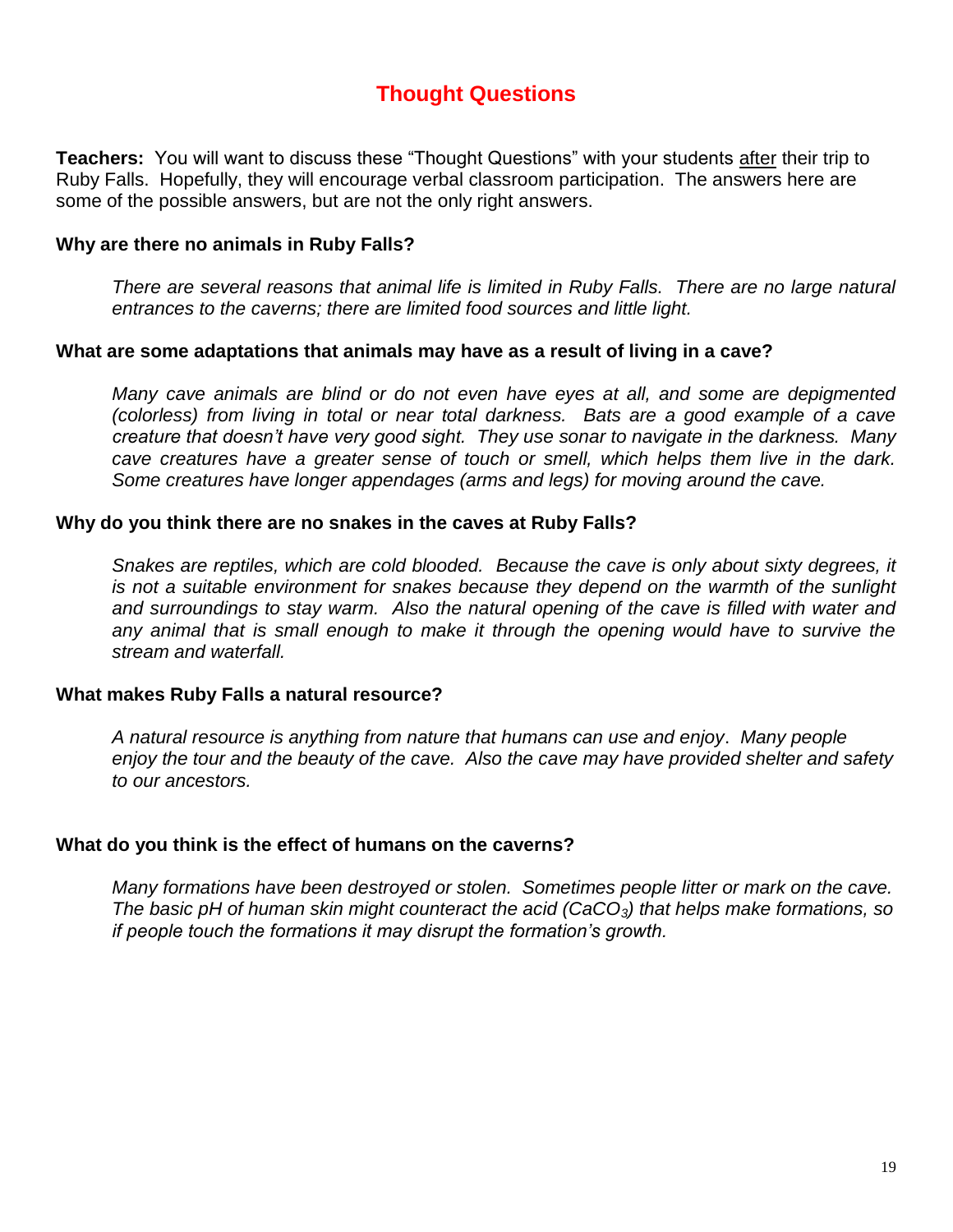## **Quiz**

- 1. Ruby Falls and Lookout Mountain are a part of which mountain chain?
- 2. What is the name of the process that helps form caves by breaking rocks apart with wind, water, or plants? \_\_\_\_\_\_\_\_\_\_\_\_\_\_\_\_\_\_\_\_\_\_\_\_\_\_\_\_\_\_\_\_\_\_\_\_\_\_\_\_\_
- 3. What is the name of the process that helps form caves by breaking rocks down by dissolving them? \_\_\_\_\_\_\_\_\_\_\_\_\_\_\_\_\_\_\_\_\_\_\_\_\_\_\_\_\_\_\_\_\_\_\_\_\_\_\_\_\_\_\_

4. a.) What kind of rock forms the cave? \_\_\_\_\_\_\_\_\_\_\_\_\_\_\_\_\_\_\_\_\_\_\_\_\_\_\_\_\_\_\_\_\_

b.) What type (classification) is this rock?

\_\_\_\_\_\_\_\_\_\_\_\_\_\_\_\_\_\_\_\_\_\_\_\_\_\_\_\_\_\_\_\_\_\_\_\_\_\_\_\_\_\_\_\_\_\_\_\_\_\_\_\_\_\_\_\_\_\_\_\_\_\_\_

- 5. What type of formation is formed when water drips down from the ceiling of the cave and leaves behind mineral deposits? \_\_\_\_\_\_\_\_\_\_\_\_\_\_\_\_\_\_\_\_\_\_\_\_\_\_\_\_
- 6. What type of formation is formed when water drips onto the floor of the cave and causes minerals to build up from the surface of the floor? \_\_\_\_\_\_\_\_\_\_\_\_\_\_\_
- 7. What formation occurs when the two formations growing from the ceiling and the floor of the cave meet? \_\_\_\_\_\_\_\_\_\_\_\_\_\_\_\_\_\_\_\_\_\_\_\_\_\_\_\_\_\_\_\_\_\_\_\_\_\_\_\_\_
- 8. What is the name of the mineral that crystallizes to form the cave formations?

\_\_\_\_\_\_\_\_\_\_\_\_\_\_\_\_\_\_\_\_\_\_\_\_\_\_\_\_\_\_\_\_\_\_\_\_\_\_\_\_\_\_\_\_\_\_\_\_\_\_\_\_\_\_\_\_\_

\_\_\_\_\_\_\_\_\_\_\_\_\_\_\_\_\_\_\_\_\_\_\_\_\_\_\_\_\_\_\_\_\_\_\_\_\_\_\_\_\_\_\_\_\_\_\_\_\_

9. What are the breaks in the surface of the earth along which mountains are formed?

\_\_\_\_\_\_\_\_\_\_\_\_\_\_\_\_\_\_\_\_\_\_\_\_\_\_\_\_\_\_\_\_\_\_\_\_\_\_\_\_\_\_\_\_\_\_\_\_\_\_\_\_\_\_\_\_\_\_\_\_\_\_\_

10. During what era of the geologic time line were the mountain and caverns at Ruby Falls formed? *(Hint: this Period was called the Carboniferous Period).*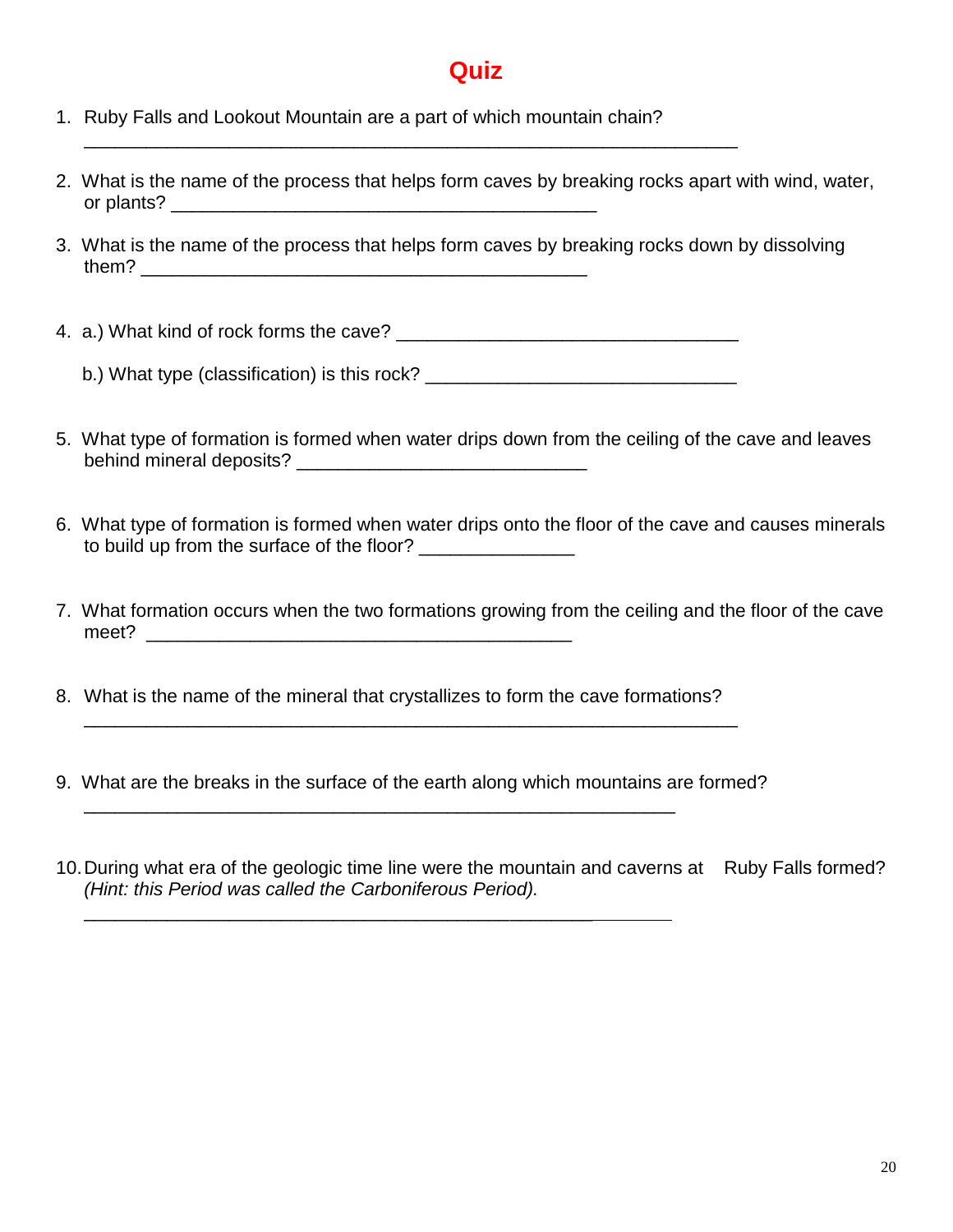## **Grow Your Own Rocks**

#### **Gather these things**:

- string (kite string works well)
- a pot (medium to large size)
- candy thermometer
- metal bowl or pan
- 2 cups water
- 5 cups sugar
- a spoon
- $\bullet$  foil

Stretch the string across the top of the metal pan or bowl. You will need to let it droop into the liquid, but don't let in touch the bottom. Tape the ends to the outside of the pan or bowl to keep it from touching the bottom.

Put water and sugar in the pot and stir until the sugar dissolves. Place candy thermometer in water and cook until the liquid reaches 250 degrees. DO NOT stir after you have started cooking the liquid.

Carefully pour the VERY hot liquid into the pan or bowl that you have prepared with the string. Make sure that the string is at least 34 of an inch under the surface of the liquid. Cover the pan or bowl with foil and don't disturb it for a week. In 7 days, lift out the string and it will be covered with Rock Candy.

*Make sure to have an adult's help during the cooking and while working with the hot liquid!*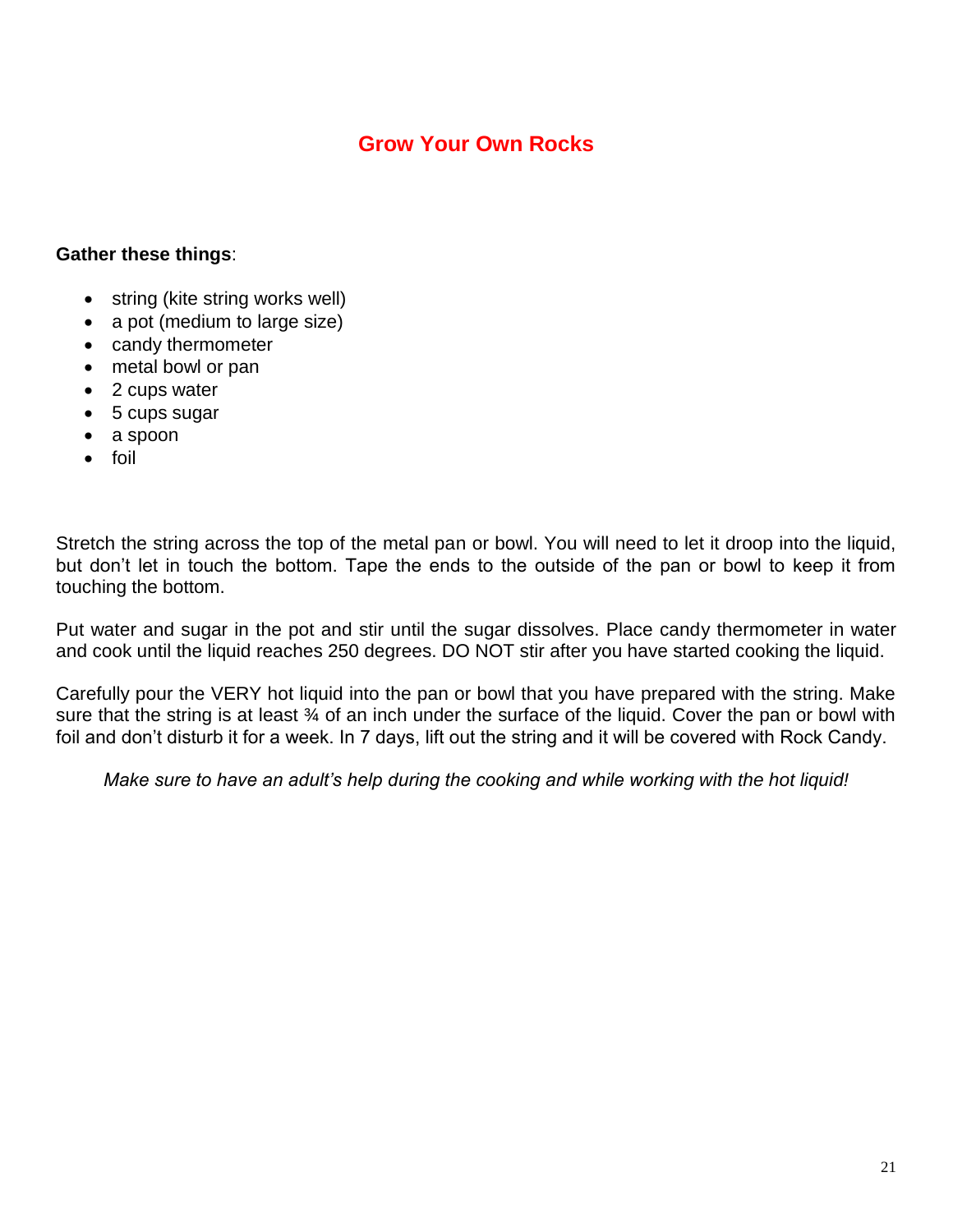## **Grow your own stalactite**

Real Stalactites takes thousands of years to form, but you can make stalactites out of baking soda in just a few days.

#### **Gather these things:**

- A piece of wool string
- Paper clips
- A spoon
- Two glass jars
- Baking soda
- A saucer

#### **Getting Started**:

- 1. Put a few spoon full of baking soda into two jars of warm water. Stir and repeat until no more baking soda will dissolve.
- 2. Tie a paper clip to both ends of the string. Put one end in each jar of water and baking soda.
- 3. Wait for you stalactite to grow!

The solution will seep along the wool string and drip onto the saucer. A baking soda **stalactite** will form on the string. A baking soda **stalagmite** will form on the saucer below the stalactite.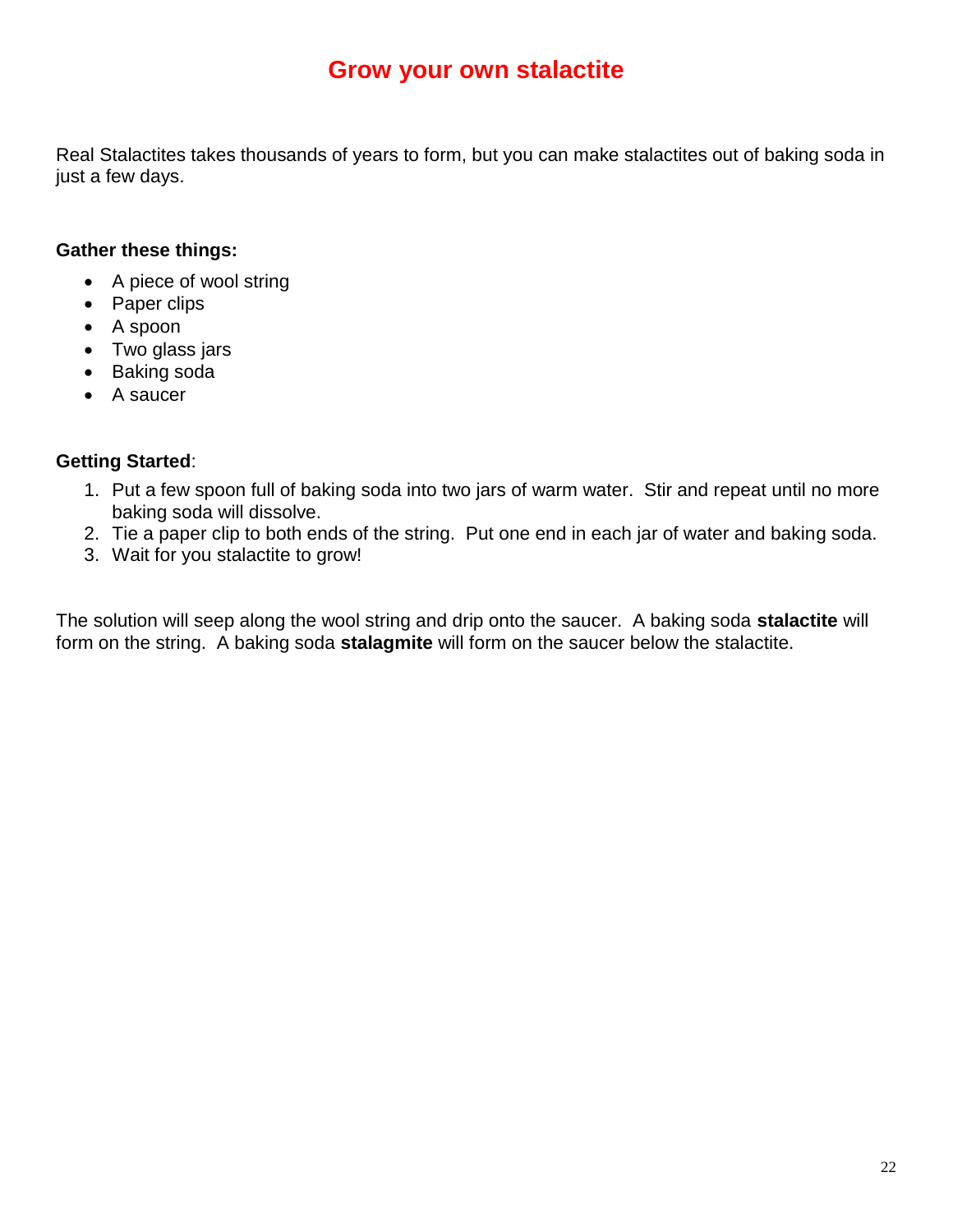## Ruby Falls Cave Terms Quiz

- 1) A Column is formed when:
	- a) limestone falls from the ceiling of the cave
	- b) rocks break down due to wind, water and ice
	- c) a stalagmite and a stalactite have met and join
	- d) water flows through a cave
- 2) A Curtain is a:
	- a) thin drapery formation with bands of different colors
	- b) thin translucent sheet of calcite formed by water
	- c) pillar like structure
	- d) none of the above
- 3) A crack or parting in a rock is called a:
	- a) Helictite
	- b) Cave
	- c) Formation
	- d) Fault
- 4) Chemical and Physical Weathering do what to rocks?
	- a) make them more valuable
	- b) break them down
	- c) make them more beautiful
	- d) make them grow larger
- 5) A cave is a natural opening beneath the Earth's surface large enough for you to fit what in?
	- a) your foot
	- b) an animal
	- c) a person
	- d) none of the above
- 6) What is a type of Stalactite?
	- a) a fault
	- b) a stalagmite
	- c) a helictite
	- d) a bacon rind
- 7) Physical Weathering is caused by:
	- a) wind
	- b) water
	- c) plants
	- d) all of the above
- 8) A part of nature that humans can enjoy such as coal, oil, or natural areas such as parks is:
	- a) a non renewable resource
	- b) a landform
	- c) a renewable resource
	- d) a natural resource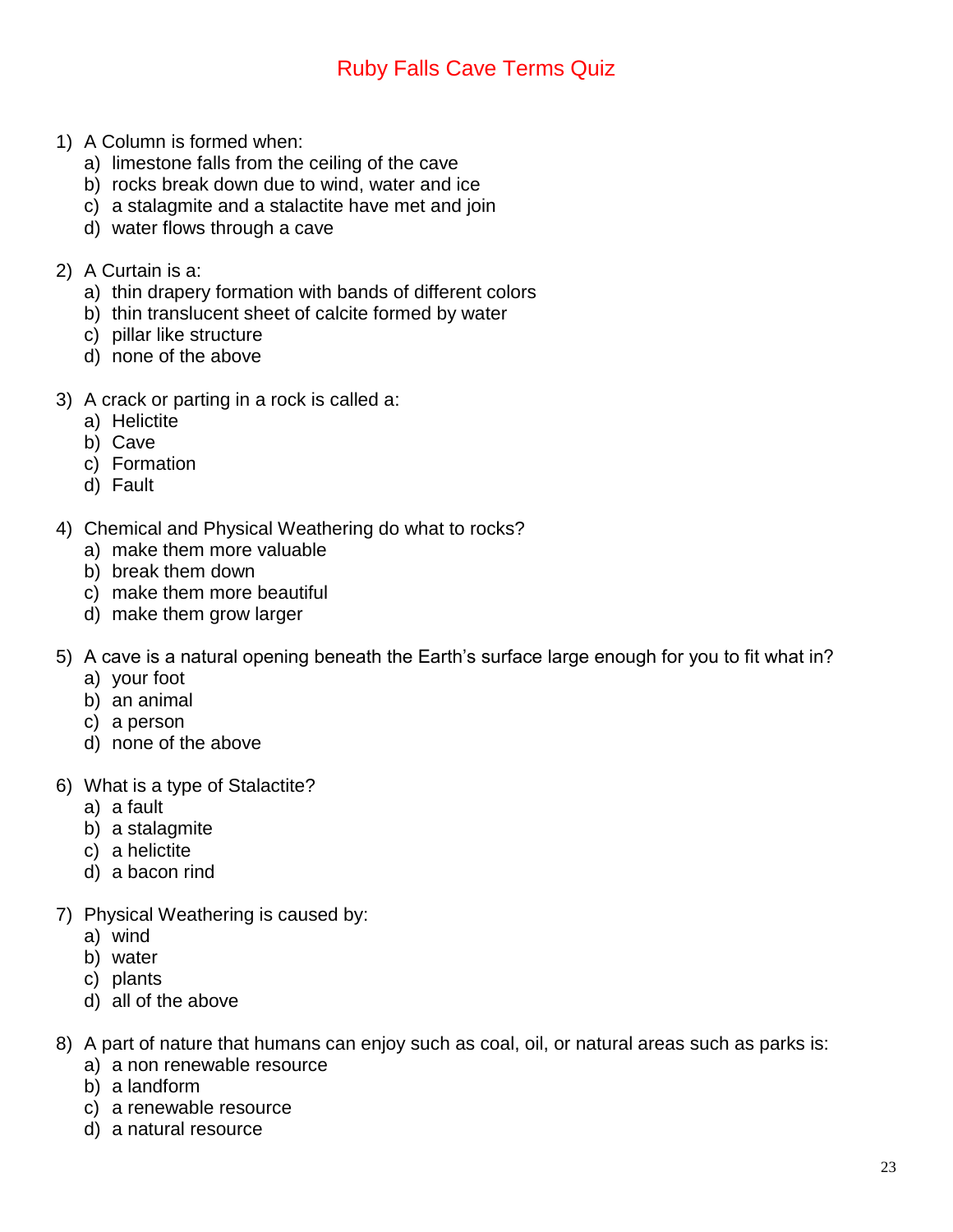- 9) Wind, water and glaciers can make what happen?
	- a) erosion
	- b) formations
	- c) faults
	- d) none of the above
- 10)Ground water is located:
	- a) on top of the ground
	- b) under the ground
	- c) both of the above
	- d) neither of the above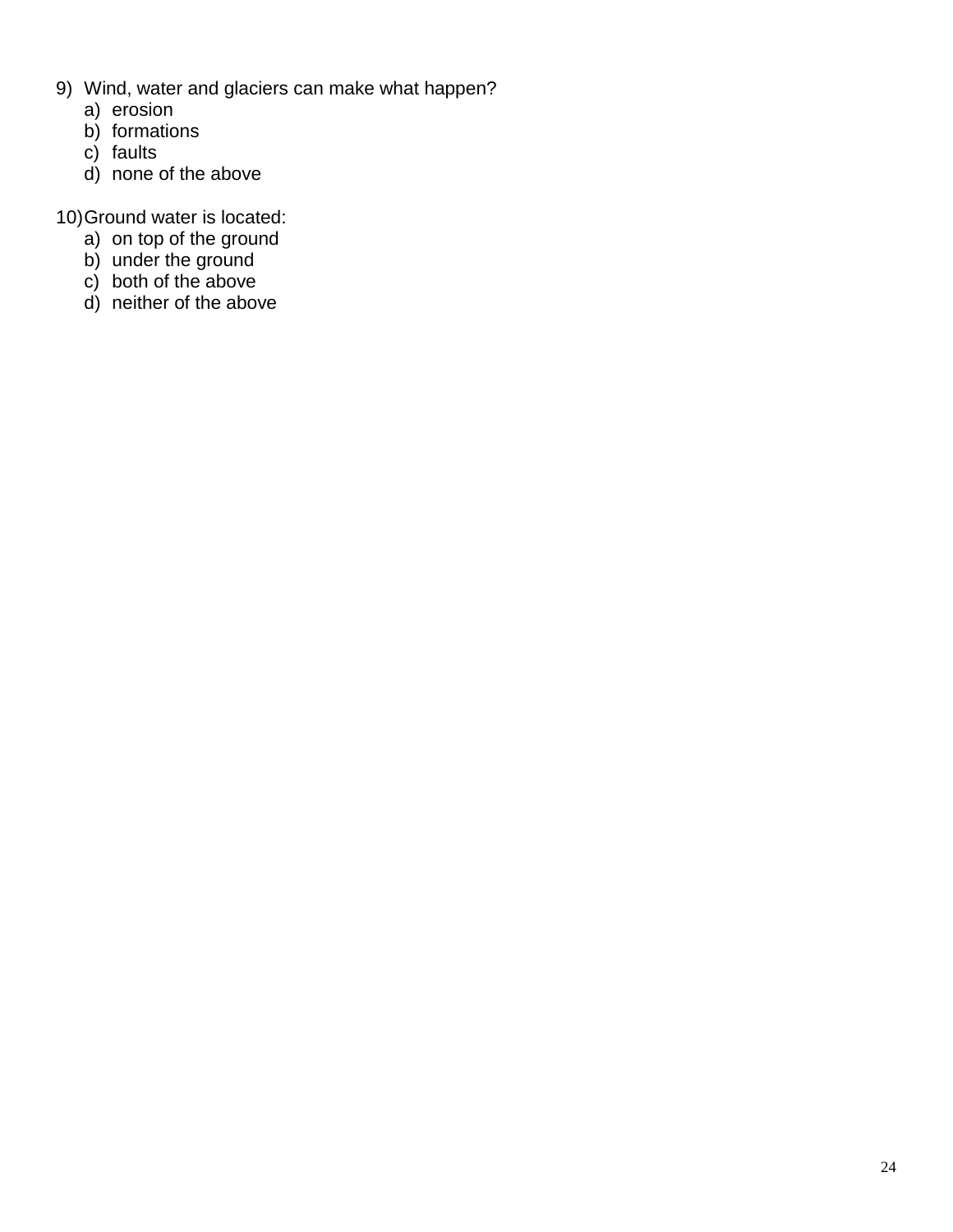# **Ruby Falls Crossword Clues**

#### **Across**:

- 1) A distorted, twisting stalactite that grows with a seeming disregard of the pull of gravity.
- 3) A mineral, calcium carbonate  $(CaCO<sub>3</sub>)$ ; the major component of limestone and nearly all formations.
- 4) A formation which hangs down from the ceiling of a cave
- 6) The first stage of growth of a stalactite, a narrow fragile formation that is hollow.
- 8) A surface coating or a calcite layer which has been deposited by a descending film of mineral charged cave water
- 9) A crack or parting in a rock, often occurring in sets or parallel groups.
- 11) A natural underground chamber usually open to the surface.
- 14) The part of subsurface water which occupies cavities or pores in the rocks.
- 16) A thin drapery formation with bands of different colors hanging from the roof of a cave like a large strip of bacon.

#### **Down**:

- 2) A weathering process that breaks down rocks by chemical reactions
- 5) The process by which weathered materials are carried away by wind, water, or glaciers.
- 7) A feature of the earth's crust. Examples include mountains, valleys, plains, and plateaus.
- 8) Any mineral deposit formed in a cave
- 10) Any part of nature that humans can use or enjoy such as coal, oil, or areas such as parks.
- 12) A thin, translucent sheet of calcite formed when water flows down the inclined ceiling of a cave.
- 13) A formation which grows upward from the floor of a cave
- 15) A pillar-like structure formed when a stalactite and a stalagmite have met and joined together.
- 17) A sedimentary rock composed chiefly of the mineral calcite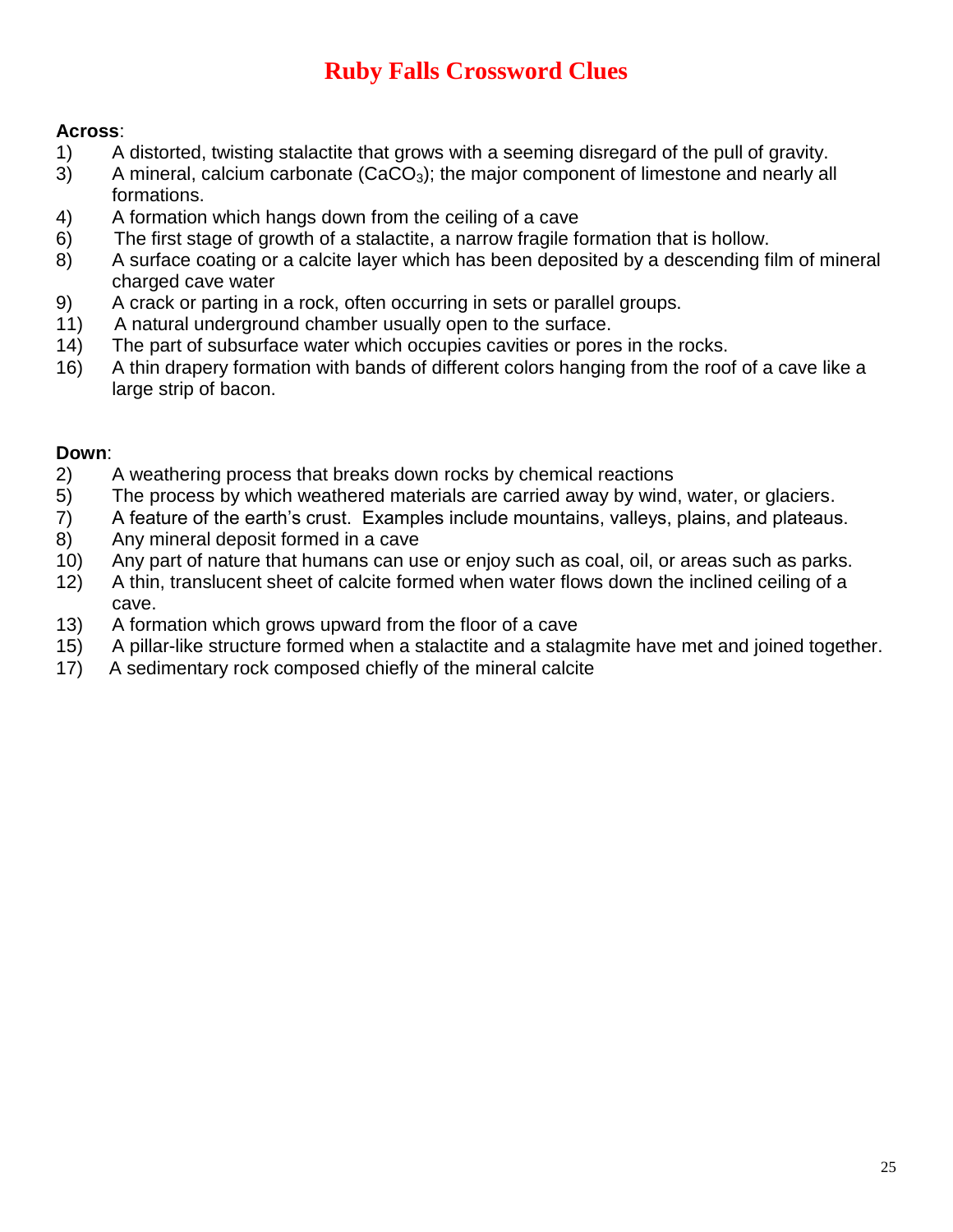# Ruby Falls Crossword Puzzle

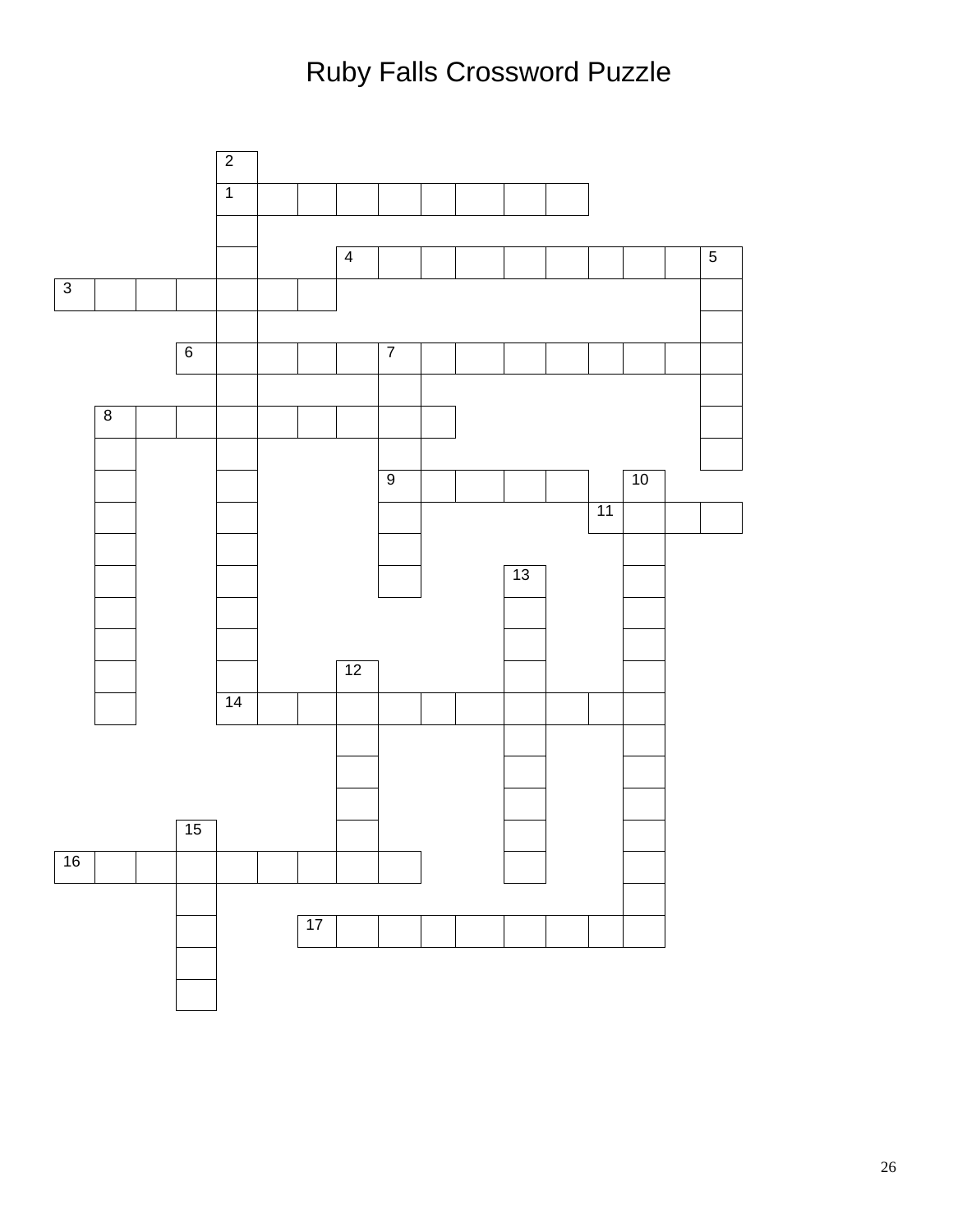## **Teacher Answer Pages**

#### *Fill In the Blank Quiz Answers*

- **1.** The Appalachian Mountain Chain
- **2.** Physical Weathering
- **3.** Chemical Weathering
- **4.** Limestone, sedimentary rock
- **5.** Stalactites
- **6.** Stalagmites
- **7.** Columns
- **8.** Calcium Carbonate
- **9.** Faults
- **10.** The Paleozoic Era

## *Multiple Choice Quiz Answers*

| 1.  | $\mathbf c$ |  |
|-----|-------------|--|
| 2.  | B           |  |
| 3.  | D           |  |
| 4.  | B           |  |
| 5.  | C           |  |
| 6.  | C           |  |
| 7.  | D           |  |
| 8.  | D           |  |
| 9.  | A           |  |
| 10. | B           |  |